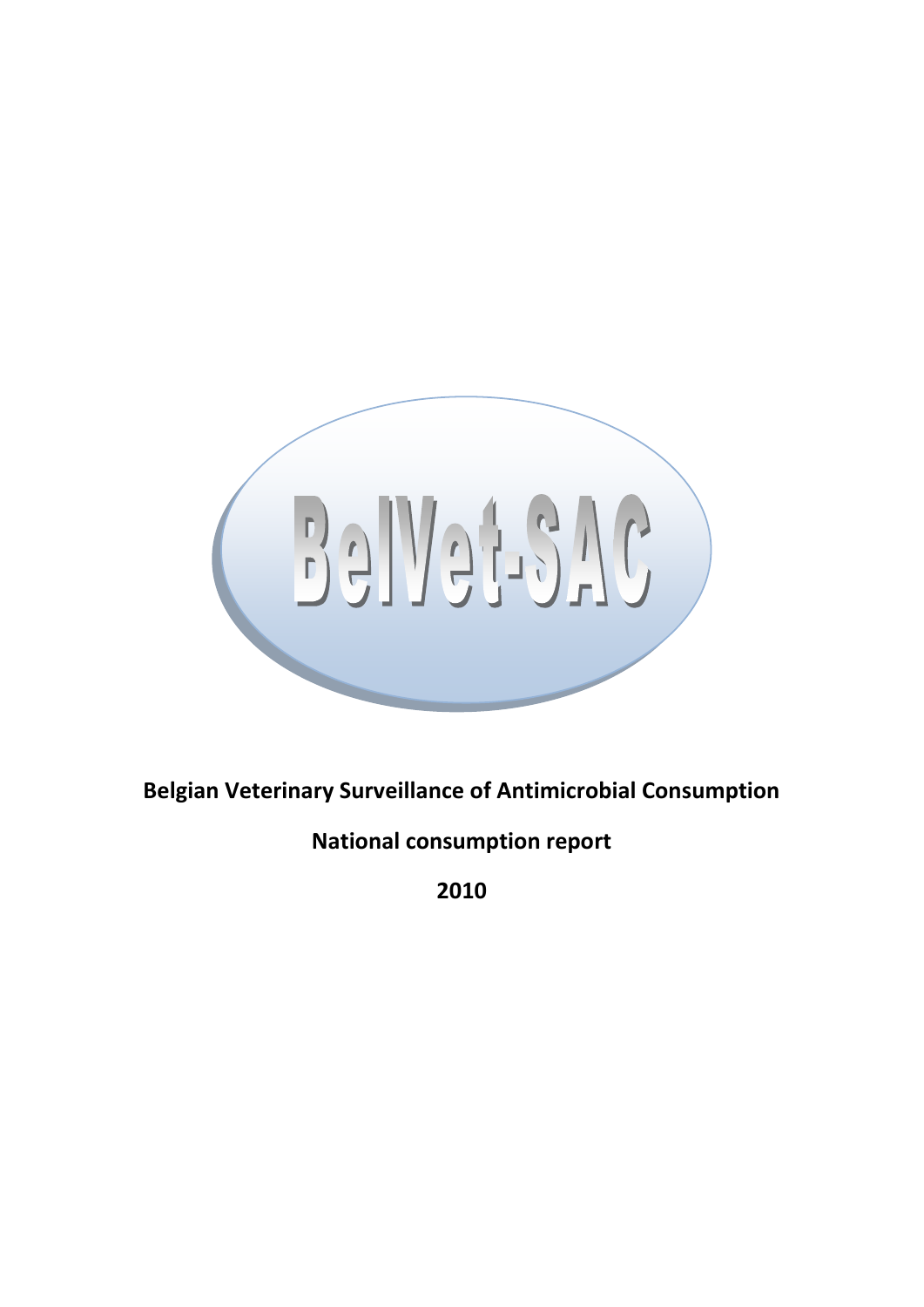# <span id="page-1-0"></span>**Summary**

This second BelVetSAC report, covers the results of the data collection surveillance of veterinary antimicrobial consumption in Belgium in the year 2010. Data consist of all veterinary antimicrobials sold to a veterinarian or pharmacist in Belgium and of antimicrobial premixes incorporated in medicated feed intended to be used in Belgium for the year 2010. It includes thus consumption data for farm animals as well as companion animals. The denominator for animal production was the biomass (in kg) calculated as the sum of the amount of beef, pork and poultry meat produced in 2010, plus the number of dairy cattle present in Belgium times 500 kg of metabolic weight per head.

The overall evolution in total tons of active substance (antimicrobial pharmaceuticals + antimicrobial premixes) shows a slight decrease of 1.6% from 2009 to 2010. The use of antimicrobial pharmaceuticals has decreased with 5.2%, however the use of antimicrobial premixes has increased with 16.3%. These evolutions are a confirmation of the trend already seen between 2008 and 2009. When looking at the antimicrobial use in function of the biomass a comparable evolution is observed with a decrease of antimicrobial pharmaceuticals of 9.0% and an increase of antimicrobial premixes of 11.6%, resulting in a total decrease of antimicrobials used per kg biomass present of 5.6%. The opposite evolution in use between pharmaceuticals and antimicrobial premixes is likely to be the result of a shift in use from on farm applied pharmaceuticals to in feed administered premixes.

The most applied antimicrobial classes are the sulphonamides and trimethoprim (89 tons, 29.7%) followed by the penicillines (80 tons, 26.7%) and the tetracyclines (74 tons, 24.7%).

These 2010 results confirm the trend already observed in 2009 of a decreasing use of pharmaceuticals and an increasing consumption of antimicrobial premixes resulting in an overall small decrease in the total amount of antimicrobials used in veterinary medicine. When looked at in the perspective of the amount of biomass produced a decrease of 5.6% is observed.

Although these data show a favorable evolution towards a decreased antimicrobial consumption they also show that the reduction is limited in comparison to several other European countries with comparable animal production systems. For many years the antimicrobial consumption per kg biomass in Belgium was lower than for The Netherlands whereas in 2010 for the first time a comparable level is obtained.

These results reemphasize the need for vigorous actions directed to all stakeholders, towards a reduced use of antimicrobials. For this purpose the recently established Knowledge Center on Antimicrobial Consumption and Resistance in Animals in Belgium (AMCRA) which has become fully operational from the first of January 2012, will propose recommendations and guidelines to guide the whole sector towards a rational reduction of the antimicrobial use in animals.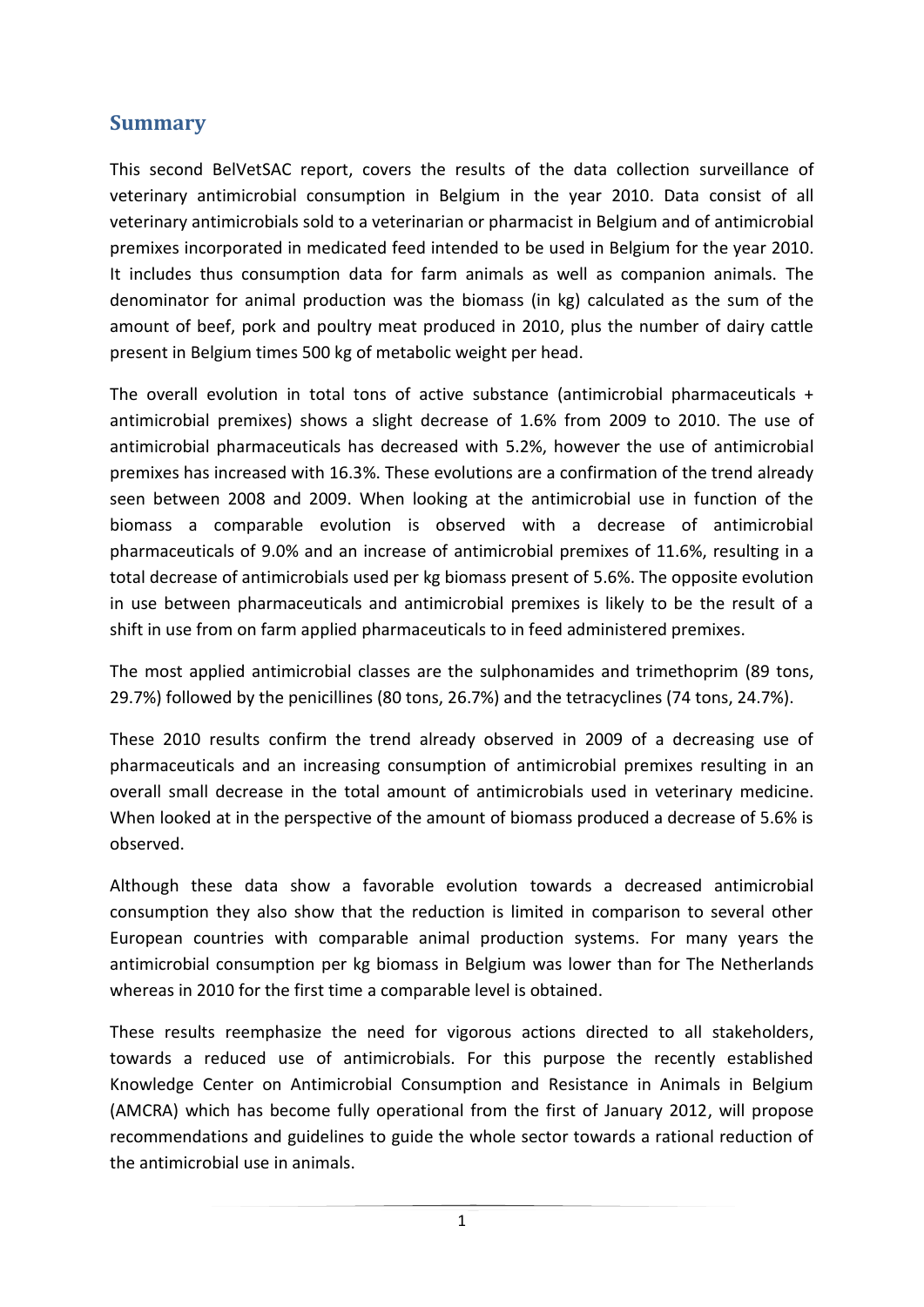## <span id="page-2-0"></span>**Samenvatting**

Dit tweede BelVetSAC rapport omvat de resultaten van het gebruik van antimicrobiële middelen bij dieren in België in 2010. De gegevens omvatten alle antimicrobiële middelen die werden verkocht aan een apotheker of dierenarts in België (=antimicrobiële farmaceutica) evenals de antimicrobiële voormengsels die via gemedicineerd diervoeder worden toegediend. Het betreft dus data over het gebruik van antimicrobiële middelen bij zowel landbouwhuisdieren als gezelschapsdieren. Om het gebruik in verhouding tot het aantal aanwezige dieren te kunnen plaatsen wordt als noemer de biomassa berekend als de som van de geproduceerde kilogrammen varkens-, pluimvee- en rundveevlees in België in 2010 aangevuld met het aantal aanwezige melkkoeien vermenigvuldigd met hun metabool gewicht (500 kg/stuk).

De algemene evolutie, uitgedrukt in tonnen actieve substantie (antimicrobiële farmaceutica en antimicrobiële voormengsels) toont een lichte daling van 1.6% tussen 2009 en 2010. Het gebruik van de antimicrobiële farmaceutica is gedaald met 5.2% daar waar het gebruik van antimicrobiële voormengsels gestegen is met 16.3%. Deze evoluties zijn een bevestiging van de trend die reeds werd opgemerkt tussen 2008 en 2009. Als het gebruik van antimicrobiële middelen in functie van de biomassa wordt uitgezet, wordt een gelijkaardige evolutie waargenomen met een daling van het gebruik van antimicrobiële farmaceutica met 9.0% en een stijging van de antimicrobiële voormengsels met 11.6% wat resulteert in een daling van het totaal gebruik met 5.6% per kg biomassa. De tegengestelde evolutie in het gebruik van antimicrobiële farmaceutica en antimicrobiële voormengsels is vermoedelijk het gevolg van een verschuiving van het gebruik van antimicrobiële middelen toegediend door inmenging op het landbouwbedrijf naar de toediening via gemedicineerde diervoeders die reeds op het veevoederbedrijf met antimicrobiële voormengsels worden ingemengd.

De meest gebruikte klasse van antibiotica waren de sulfonamiden en trimethoprim (89 ton, 29.7%) gevolgd door de penicillines (80 ton, 26.7%) en de tetracyclines (74 ton, 24.7%).

Ondanks het feit dat deze data een gunstige evolutie naar een gereduceerd gebruik van antimicrobiële middelen tonen, dient opgemerkt te worden dat deze reductie minder snel verloopt dan in verschillende andere Europese landen met vergelijkbare types veehouderij. Zo was het gebruik van antimicrobiële middelen bij dieren in België (uitgerukt per kg biomassa) gedurende vele jaren lager dan in Nederland terwijl in 2010 beide landen op een ongeveer gelijk niveau zijn gekomen.

De resultaten herbevestigen de nood aan duidelijke acties naar alle betrokken sectoren om het gebruik van antimicrobiële middelen bij dieren verder te reduceren. Hiervoor zal het recent opgerichte kenniscentrum **A**nti**m**icrobial **C**onsumption and **R**esistance in **A**nimals in België (AMCRA), dat op 1 januari 2012 operationeel werd, adviezen en richtlijnen opstellen om verder te evolueren naar een rationele reductie van het gebruik van antimicrobiële middelen bij dieren.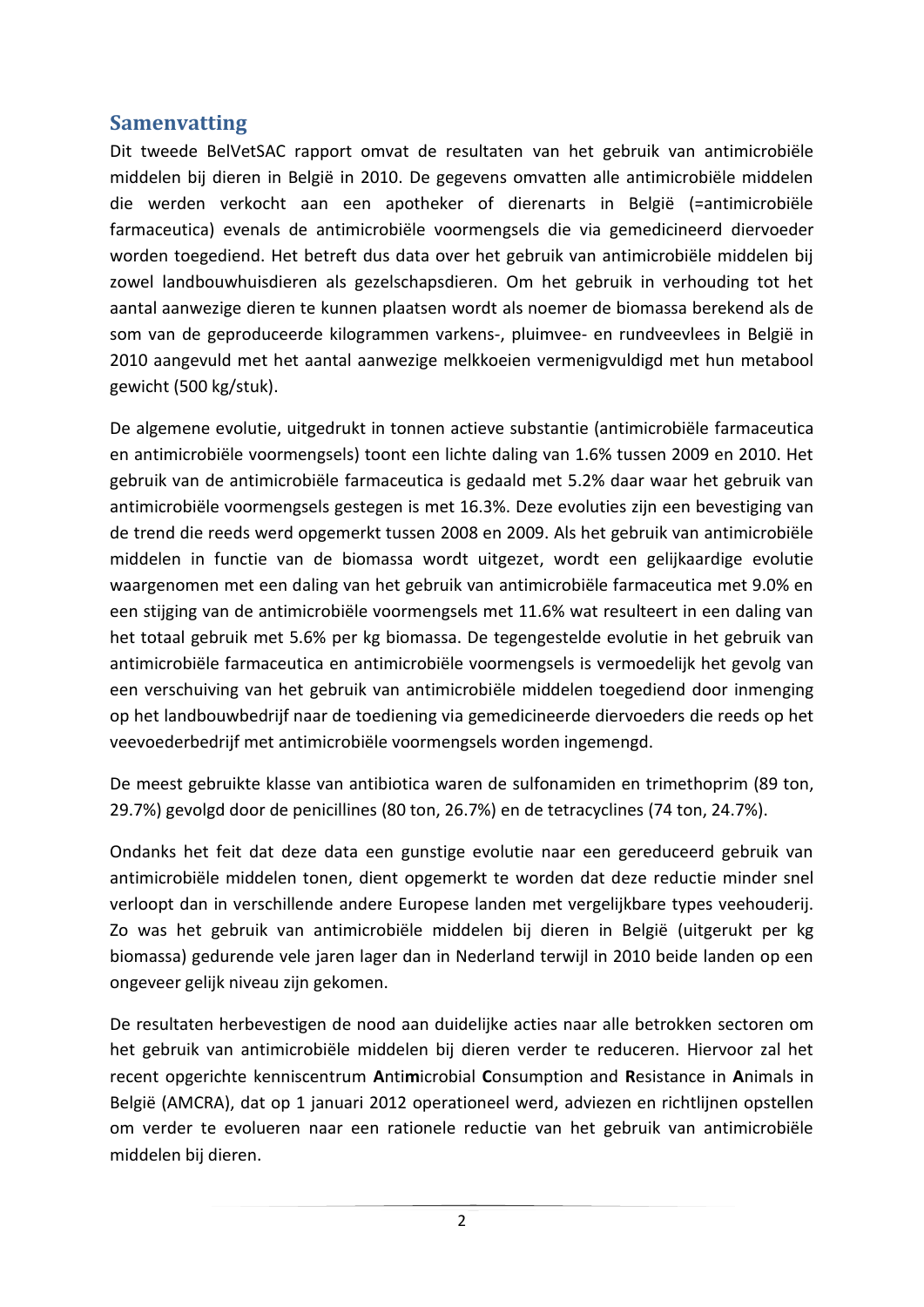# <span id="page-3-0"></span>**Résumé**

Ce deuxième rapport BelVetSAC traite des résultats de la surveillance de la collecte de données en matière de consommation d'antimicrobiens vétérinaires en Belgique durant l'année 2010. Les données se composent de tous les antimicrobiens vétérinaires vendus à un vétérinaire ou un pharmacien en Belgique et des prémélanges antimicrobiens incorporés dans des aliments médicamenteux destinés à être utilisés en Belgique en 2010. Elles comportent donc les données de consommation tant pour les animaux d'élevage que pour les animaux de compagnie. Le dénominateur pour la production animale était la biomasse (en kg) calculée comme somme de la quantité de viande bovine, de viande porcine et de volaille produite en 2010, ainsi que le nombre de vaches laitières présentes en Belgique multiplié par leur poids métabolique (500 kg/tête).

L'évolution globale de la quantité totale (tonnes) en substance active (médicaments antimicrobiens + prémélanges antimicrobiens) présente une légère diminution de 1,6% de 2009 à 2010. Cette évolution est une confirmation de la tendance déjà observée entre 2008 et 2009. Lorsque l'on observe la consommation antimicrobienne en fonction de la biomasse, on observe une évolution comparable avec une diminution des médicaments antimicrobiens de 9,0% et une augmentation des prémélanges antimicrobiens de 11,6%, ce qui a pour résultat une diminution totale des substances antimicrobiennes utilisés par kg de biomasse présente de 5,6%. L'évolution opposée au niveau de l'utilisation entre les médicaments antimicrobiens et les prémélanges antimicrobiens est probablement le résultat d'un glissement au niveau de l'utilisation des médicaments antimicrobiens utilisés dans l'élevage vers les prémélanges antimicrobiens administrés dans les aliments médicamenteux.

Les classes d'antimicrobiens les plus utilisées sont les sulfonamides et la triméthoprime (89 tonnes, 29,7%) suivies des pénicillines (80 tonnes, 26,7%) et des tétracyclines (74 tonnes, 24,7%).

Ces résultats de 2010 confirment la tendance déjà observée en 2009 d'une diminution de la consommation des médicaments antimicrobiens et d'une augmentation de la consommation des prémélanges antimicrobiens, ce qui entraîne une légère diminution globale de la quantité totale d'antimicrobiens utilisés en médecine vétérinaire. En ce qui concerne la quantité de biomasse produite, on observe une diminution de 5,6%.

Bien que ces données montrent une évolution favorable tendant vers une baisse de la consommation d'antimicrobiens, elles montrent également que la diminution est limitée par rapport à plusieurs autres pays européens qui ont des systèmes comparables de production animale. Pendant de nombreuses années, la consommation d'antimicrobiens par kg de biomasse en Belgique était inférieure à celle aux Pays-Bas, tandis qu'en 2010, un niveau comparable a été atteint pour la première fois.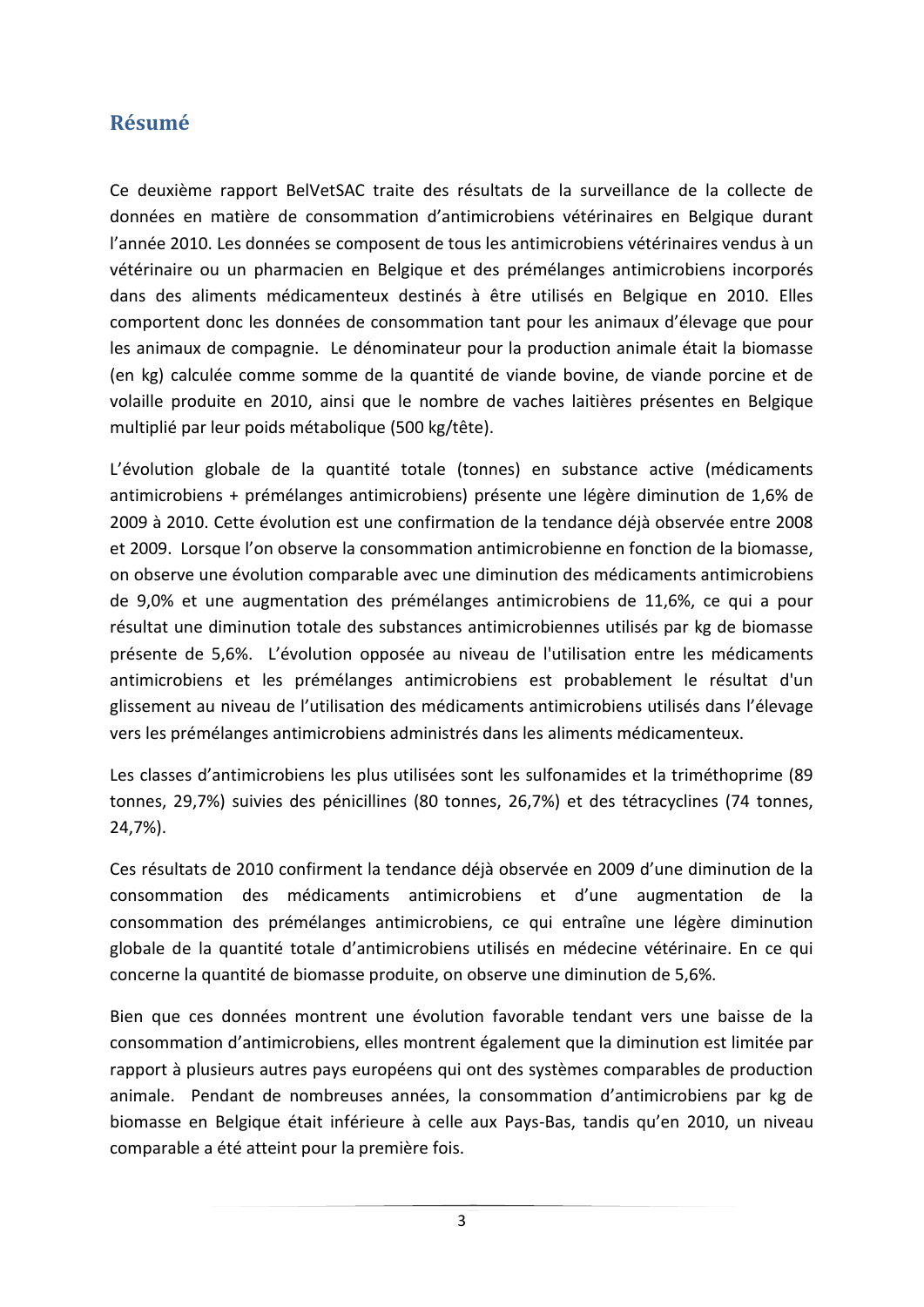Ces résultats rappellent clairement la nécessité d'actions vigoureuses orientées vers les stakeholders et visant à obtenir une diminution de la consommation d'antimicrobiens. À cet effet, le Centre d'expertise sur la consommation d'antimicrobiens et la résistance à ceux-ci chez les animaux (AMCRA, Antimicrobial Consumption and Resistance in Animals), récemment établi en Belgique et entièrement opérationnel depuis le 1<sup>er</sup> janvier 2012, proposera des recommandations et des lignes directrices visant à orienter l'ensemble du secteur vers une réduction rationnelle de la consommation d'antimicrobiens chez les animaux.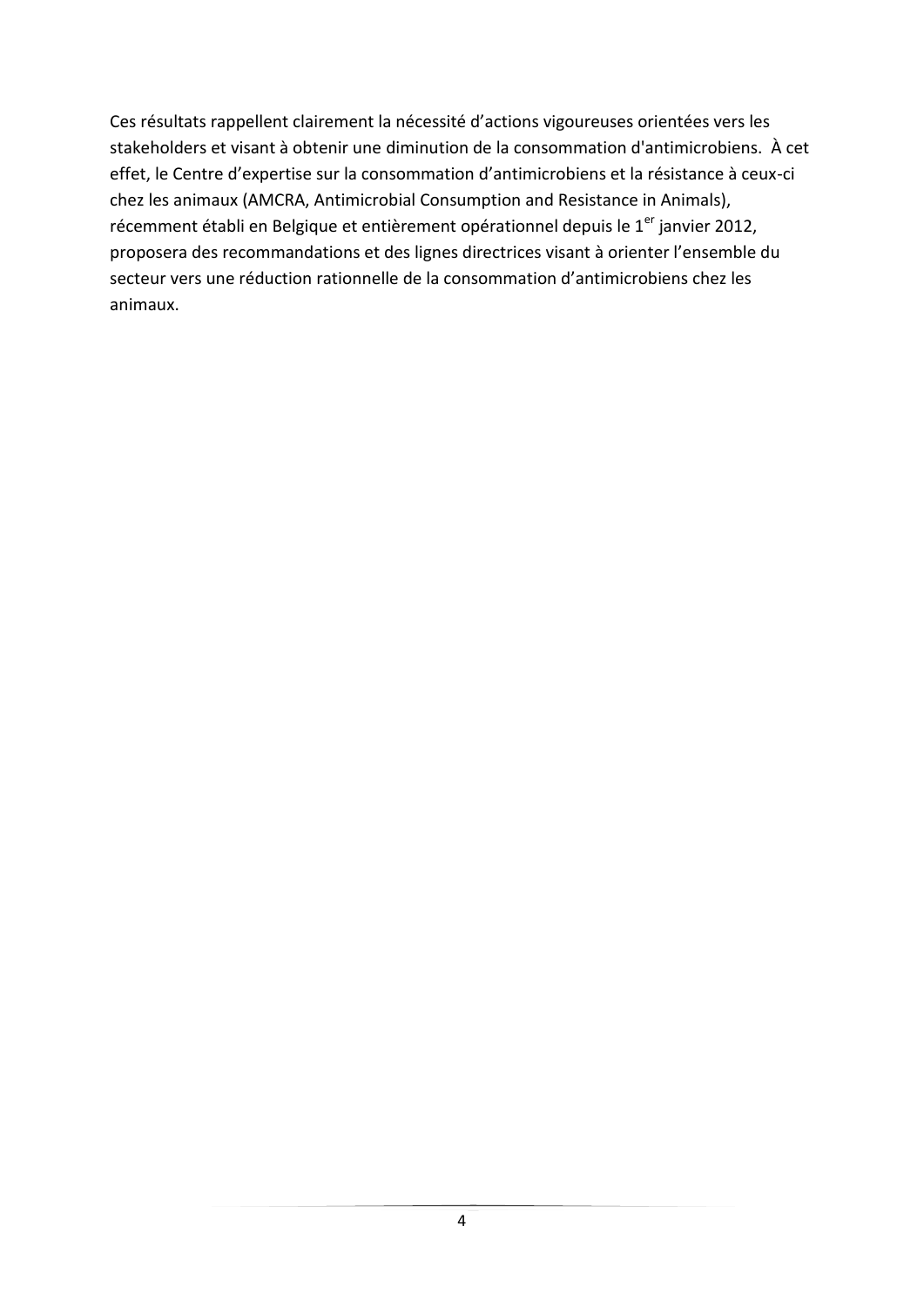# <span id="page-5-0"></span>**Preface**

Antimicrobials are valuable tools in the preservation of animal health and animal welfare, and must be cherished as they may save lives and prevent animal suffering. Nevertheless, antimicrobial consumption and its link to antimicrobial resistance in humans and animals has become a worldwide point of concern. The World Health Organization has indicated the follow up of antimicrobial resistance as one of the top priorities for the coming years. Antimicrobial consumption in animals selects for antimicrobial resistant bacteria in animals, leading to therapy failure in bacterial infections. Yet it might also jeopardize human health through either transfer of resistant bacteria or their resistance genes from animals to humans. The magnitude of this risk still needs to be quantified while increasing evidence of resistance transfer between ecosystems is found.

Given the risks both for animal and public health and since it is by far the leading driver for antimicrobial resistance, it is crucial to measure the level of antimicrobial consumption and antimicrobial resistance in animals. For comparison reasons with other countries, consumption data are plotted against the calculated biomass of animals. This second BelVetSAC report gives an overview of the consumption of antimicrobial in veterinary medicine in Belgium in 2010.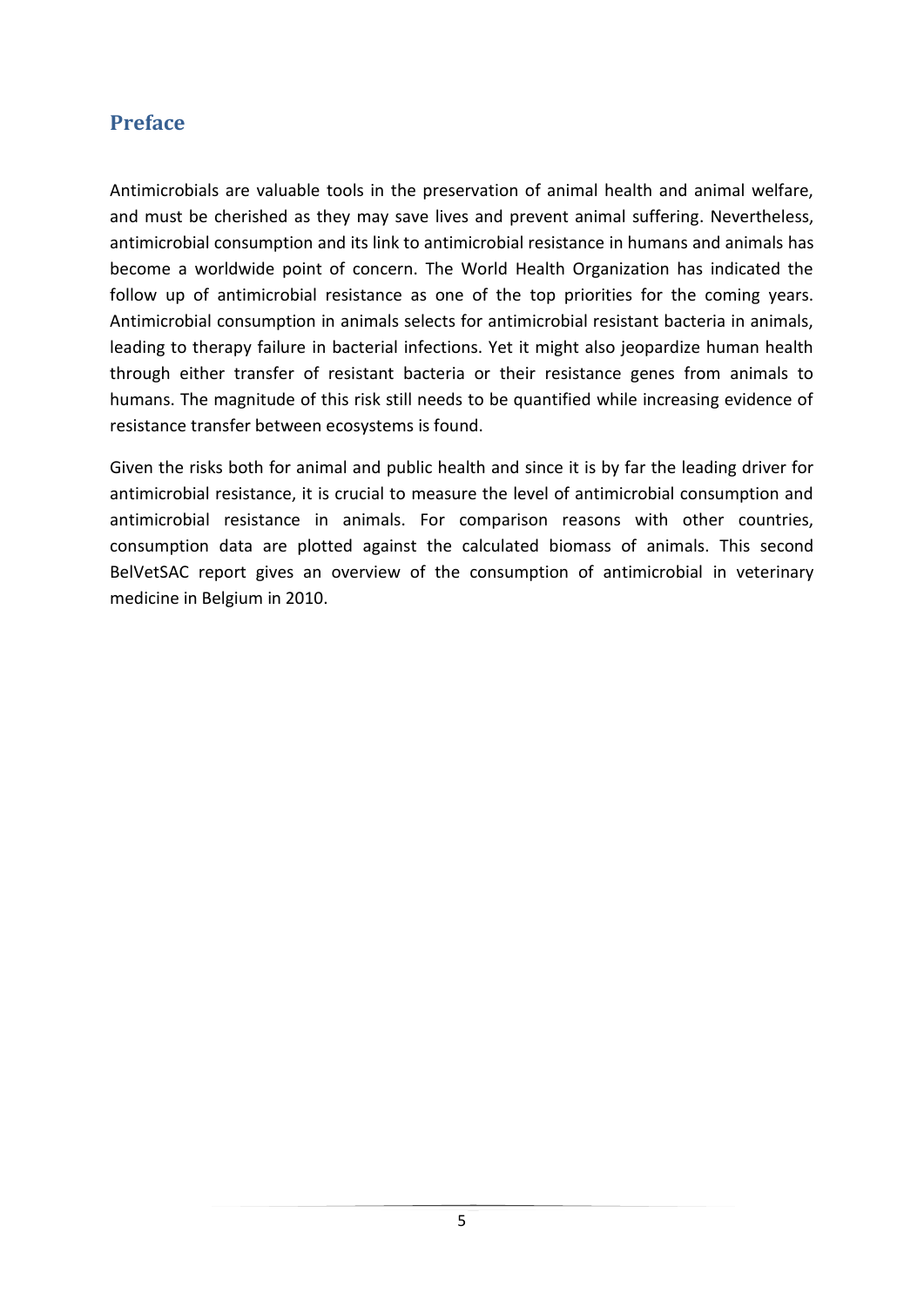# **Contents**

| 1.                                                                                      |
|-----------------------------------------------------------------------------------------|
| 2.                                                                                      |
|                                                                                         |
|                                                                                         |
|                                                                                         |
|                                                                                         |
| Number of antimicrobial pharmaceuticals and premixes available on the Belgian market 11 |
|                                                                                         |
|                                                                                         |
|                                                                                         |
|                                                                                         |
|                                                                                         |
| 1.                                                                                      |
| 2.                                                                                      |
| 3.                                                                                      |
|                                                                                         |
|                                                                                         |
|                                                                                         |
|                                                                                         |
|                                                                                         |
|                                                                                         |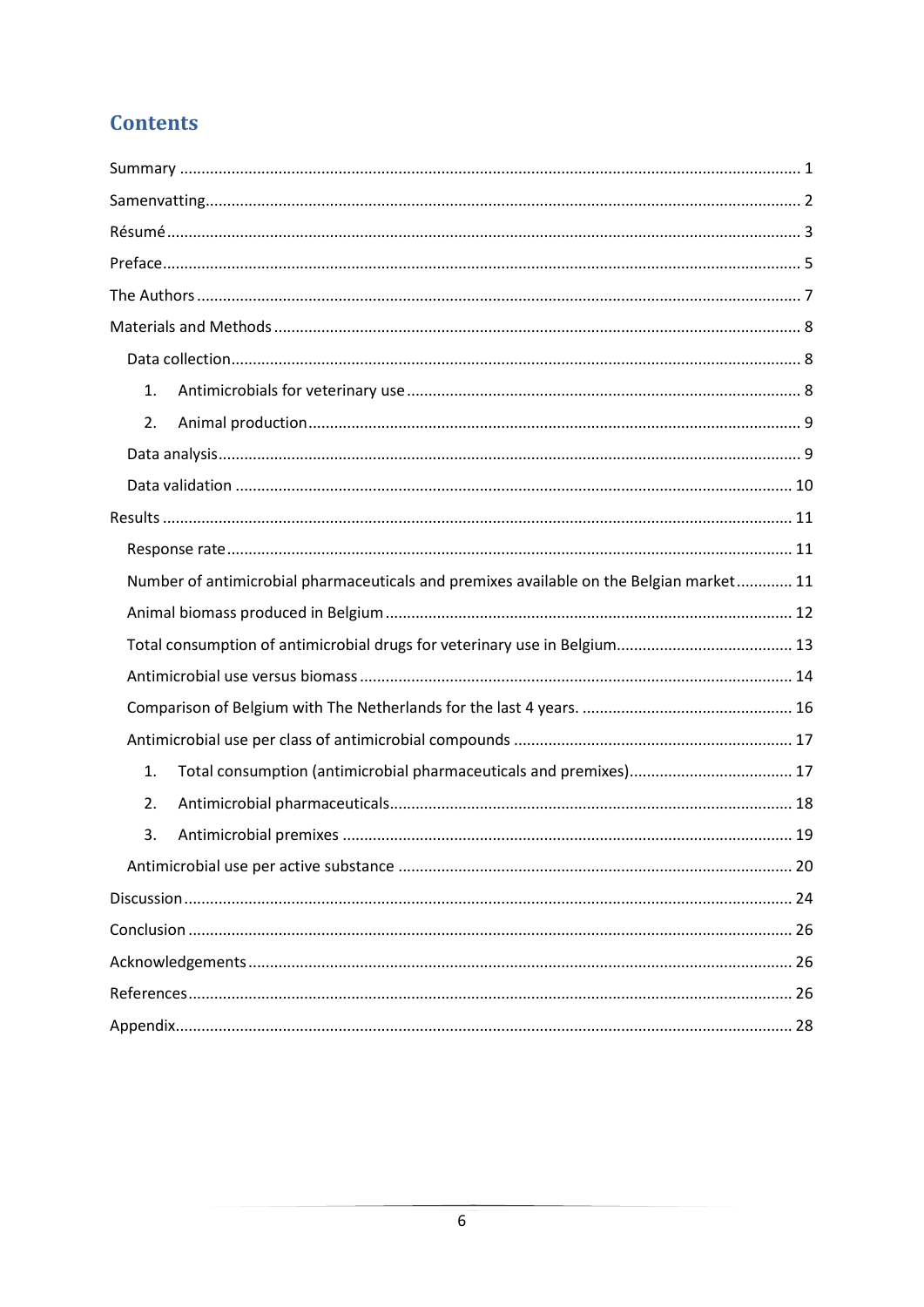# <span id="page-7-0"></span>**The Authors**

The 2010 data collection and analysis was performed by the Veterinary Epidemiology Unit of the faculty of Veterinary Medicine from the Ghent University under the authority of the Federal Agency for Medicines and Health products.

The report has been written by:

#### Ir. Sarah Van Steenwinkel,

Prof. dr. Jeroen Dewulf,

*Veterinary Epidemiology Unit Department of Reproduction, Obstetrics and Herd Health Faculty of Veterinary Medicine Ghent University Salisburylaan 133 9820 Merelbeke Belgium*

Dr. Lionel Laurier,

#### *DG Post*

*Federal Agency for Medicines and Health products Victor Hortaplein 40/40 1060 Brussel Belgium*

#### Apr. Dries Minne,

*DG Pré Federal Agency for Medicines and Health products Victor Hortaplein 40/40 1060 Brussel Belgium*

**Funded by:** *Federal Agency for Medicines and Health products*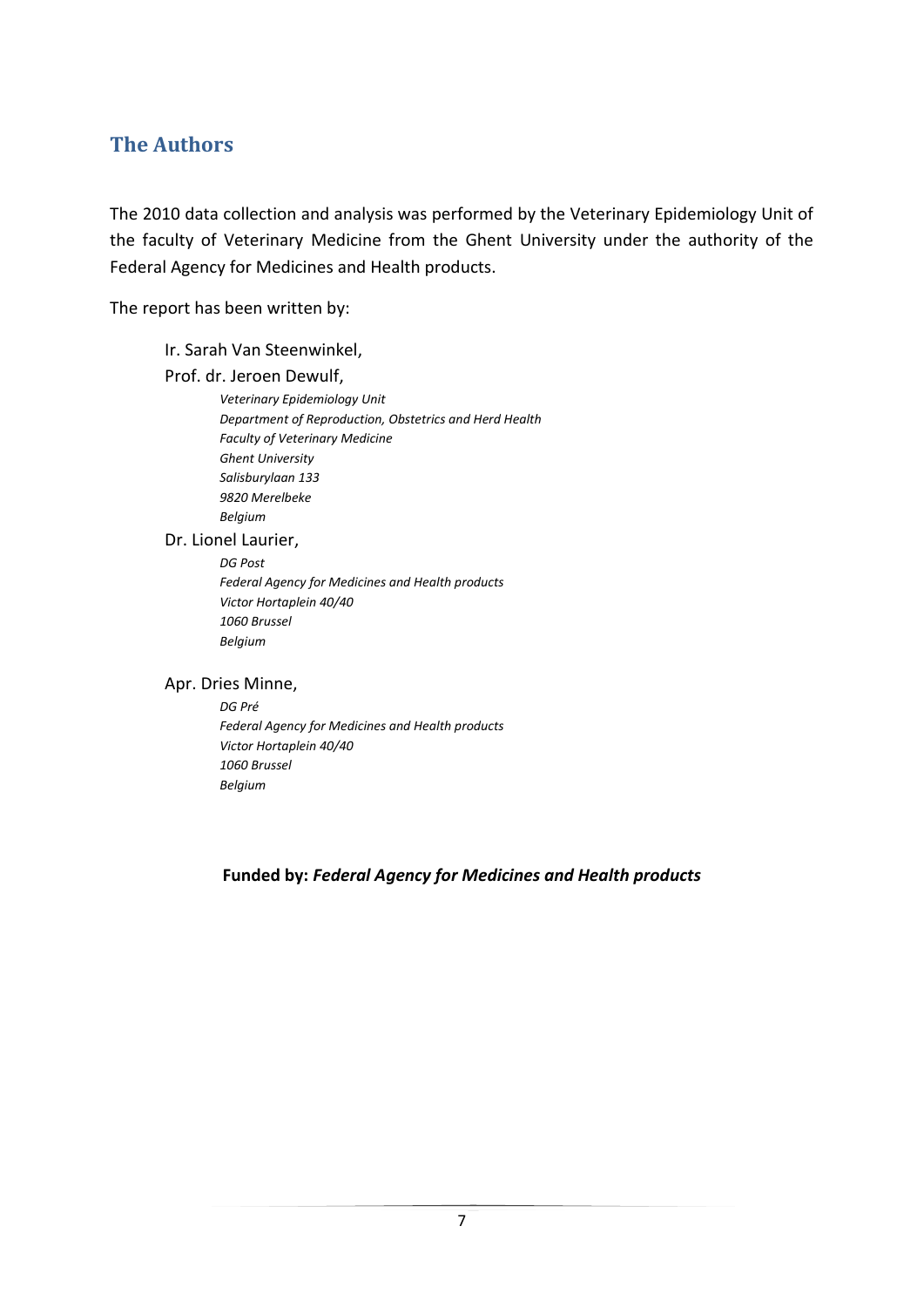# <span id="page-8-0"></span>**Materials and Methods**

# <span id="page-8-2"></span><span id="page-8-1"></span>**Data collection**

**1. Antimicrobials for veterinary use**

#### *a. Antimicrobial pharmaceuticals*

Sales data of all products in all pharmaceutical formulations registered on the Belgian market that contain antimicrobials were aggregated. These data were asked from the 24 wholesaler-distributors that are registered for supplying veterinarians and pharmacies in Belgium with veterinary medicines during the observation period. The distributors are obliged by law (article 12sexies, Law on medicines 25<sup>th</sup> March 1964; Articles 221 and 228 Royal Decree  $14<sup>th</sup>$  December 2006 on medicines for human and veterinary use) to keep record of all sales and to deliver these records to the competent authority of the Belgian authority (Federal Agency for Medicines and Health Products) on demand. They were asked by letter dd.  $14<sup>th</sup>$  October 2010 to upload the required data via a secured web-application (www.belvetsac.ugent.be). The required data consisted of all veterinary antimicrobials sold in the year 2010 to a veterinarian or pharmacist in Belgium. In Belgium, antimicrobial products are only available on prescription or by delivery from the veterinarian. Belgian veterinarians can both use antimicrobial products in their daily practice, or sell them to animal owners. Sales from one wholesaler-distributor to another were excluded from the input data to prevent double counting. A pre-filled list of antimicrobial containing specialties registered and marketed on the Belgian market was provided, together with its market authorization holder and national code (if available), formulation and package form. The wholesaler-distributor only needed to provide the number of packages sold for each product per year.

#### *b. Antimicrobial premixes*

As antimicrobial premixes can be purchased by feed mills directly from the producers or wholesalers (not necessarily through wholesaler-distributors) also data on medicated feed were to be collected. This was done by contacting all Belgian compound feed producers that are licensed to produce medicated feed (n=63). They received a list of registered and marketed antimicrobial containing premixes. The feed mills were asked by letter dd.  $31<sup>th</sup>$ March 2011 to upload the required data, on legal basis of article 12sexies Law on medicines  $25<sup>th</sup>$  March 1964; Article 221 and 228 Royal Decree  $14<sup>th</sup>$  December 2006 on medicines for human and veterinary use. This data was also submitted via the secure web-application (www.belvetsac.ugent.be). Producers of medicated feed were asked to provide data on the use of antimicrobial containing premixes for the year 2010. Antimicrobial premixes can only be incorporated into medicated feed on prescription of a veterinarian.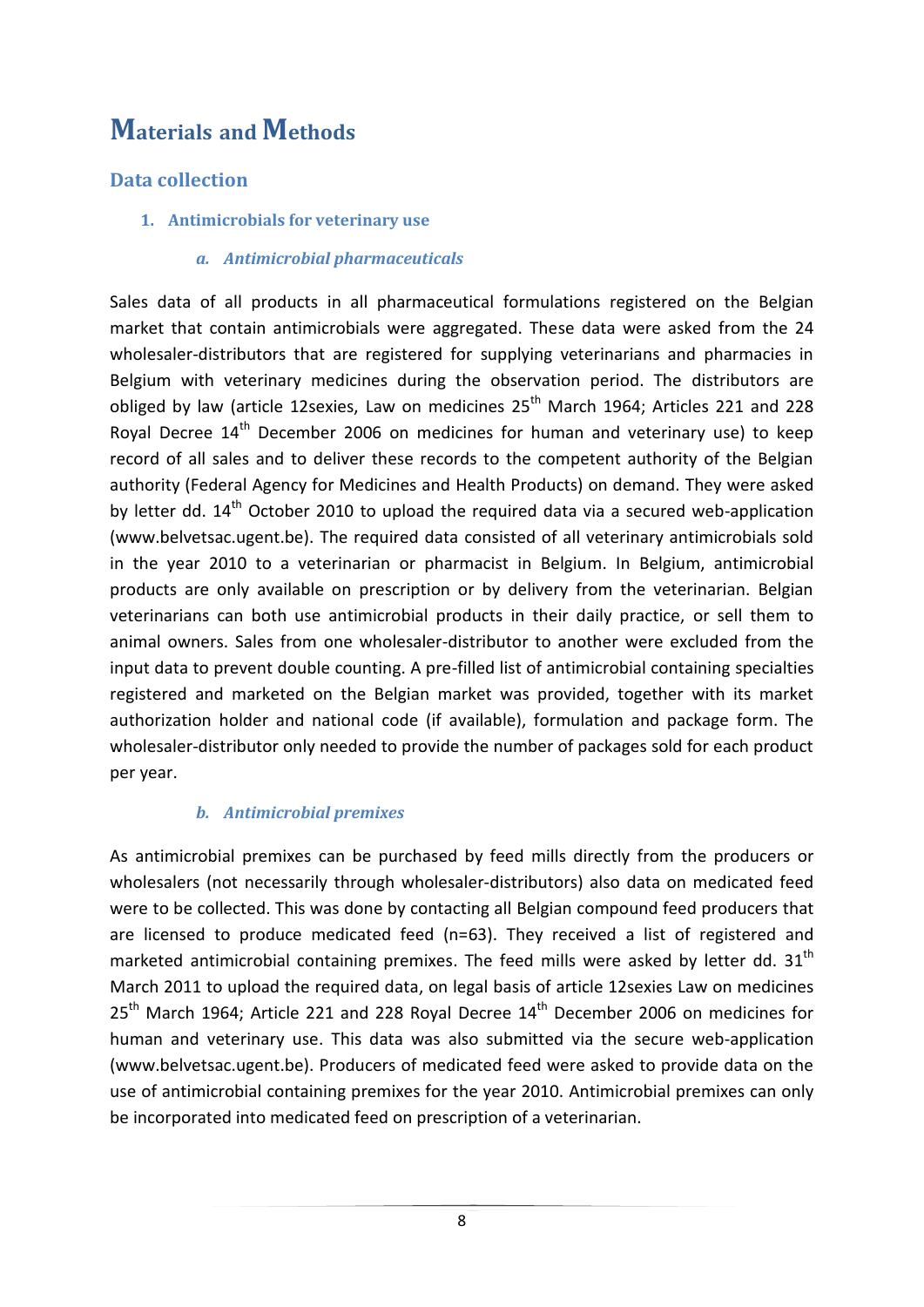Table 1 provides an overview of the groups of antimicrobial agents covered in the BelVetSAC data-collection system, together with the corresponding ATCvet codes. The ATCvet codes included in each antimicrobial class are listed in appendix A.

| <b>Groups of antimicrobial agents</b>          | <b>ATCvet codes</b>            |
|------------------------------------------------|--------------------------------|
| Antimicrobial agents for intestinal use        | QA07AA; QA07AB                 |
| Antimicrobial agents for dermatological use    | QD06A; QD06BA                  |
| Antimicrobial agents for intrauterine use      | QG51AA; QG51AC; QG51AE; QG51AX |
|                                                | QG51BA; QG51BC; QG51BE         |
| Antimicrobial agents for systemic use          | QJ01                           |
| Antimicrobial agents for intramammary use      | QJ51                           |
| Antimicrobial agents for use in sensory organs | QS01AA; QS01AB                 |
|                                                | QS02AA                         |
|                                                | QS03AA                         |
| Antimicrobial agents for use as antiparasitic  | QP51AG                         |

**Table 1. groups of antimicrobial agents covered in the data collection and corresponding ATCvet codes.**

#### <span id="page-9-0"></span>**2. Animal production**

Animal production data to calculate the produced biomass were derived from the Eurostat website

(http://epp.eurostat.ec.europa.eu/portal/page/portal/agriculture/data/main\_tables).

From these animal production data, biomass (in kg) was calculated, according to Grave et al., (2010), as the sum of the amount of beef, pork and poultry meat produced that year in Belgium plus the number of dairy cattle present in Belgium times 500 kg of metabolic weight per head.

### <span id="page-9-1"></span>**Data analysis**

The total number of packages sold per product for all wholesalers was linked to a for that purpose developed database that contained all additional product information. This additional information consisted of:

- the different active antimicrobial substances the product contains per ml for liquids or mg for solids
- the weight per substance
- the number of units in one package
- for active substances expressed in International Units: the conversion factor to mg
- calculated from the above: the total amount of active substance (per active substance) in one package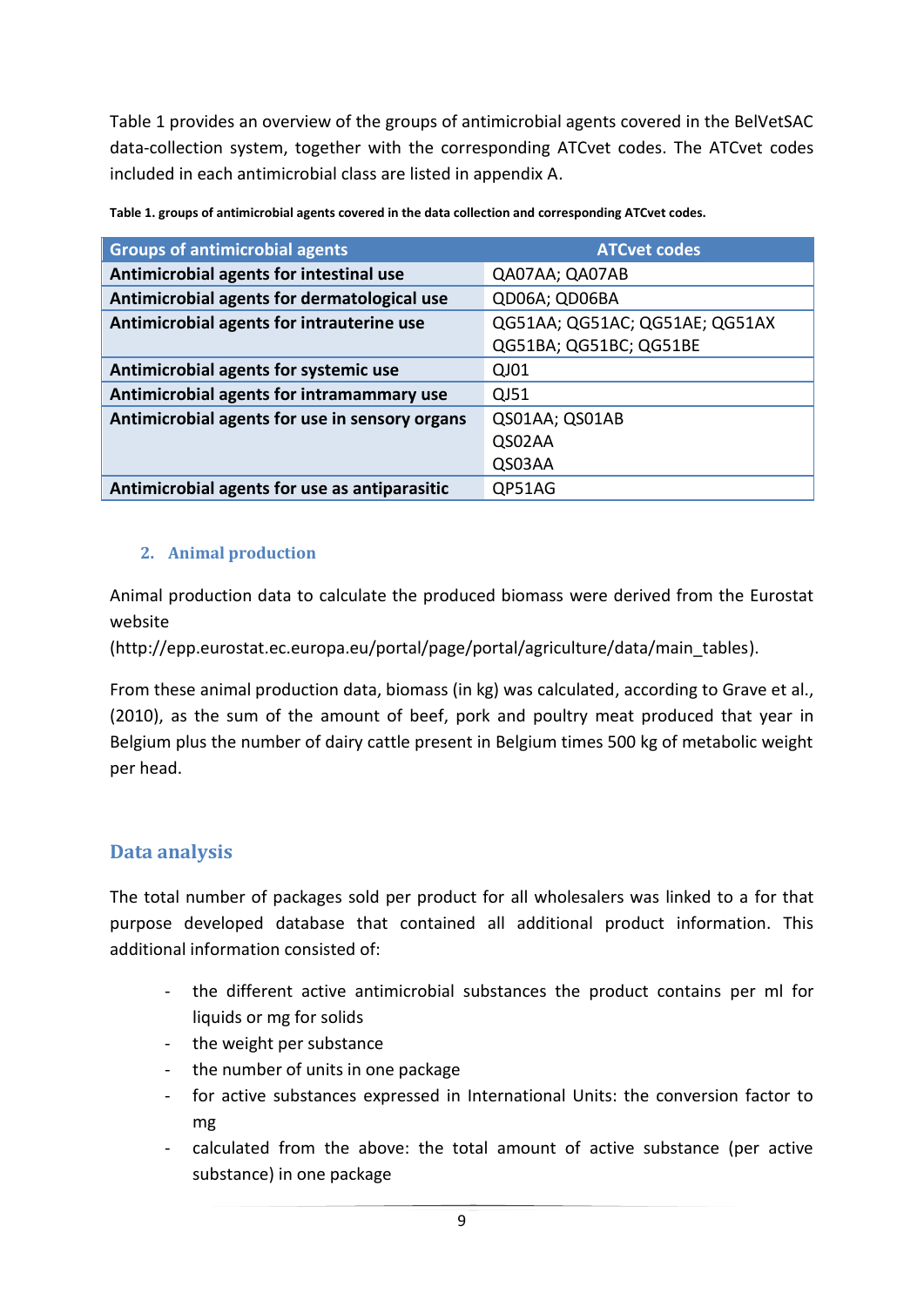- the ATC vet code for each (combination of) active substance(s) required for the ESVAC (European Surveillance of Veterinary Antimicrobial Consumption) reporting

Through this extra information, the number of packages sold can be converted to the amount of active substance used.

All sales data on antimicrobial feed premixes included in the data from wholesalerdistributors were excluded from the above data-source to prevent double counting. Data concerning antimicrobial premixes from medicated feed producers were added to the data on pharmaceuticals from wholesaler-distributors to account for total coverage of veterinary antimicrobial consumption in Belgium.

As in the 2007- 2009 report, yearly consumption figures were put versus biomass as a yearly adjusted denominator according to the methodology described by Grave et al. (2010). The animal species included were based upon the vast majority of the biomass present (estimated to be 92% of the total biomass present in Belgium). It should however be made clear that the calculation of the biomass does not contain other animal species such as horses, rabbits, small ruminants and companion animals (dogs, cats, …) (estimated to be 8% of the biomass present in Belgium), whereas the collected data on antimicrobial use also covers the use in these species. The biomass also includes animals slaughtered in Belgium but raised in other countries and it excludes animals raised in Belgium but slaughtered abroad.

The fact that many antimicrobial products are registered for use in different animal species and that there are currently no data available on the proportions of products used in the different species makes extrapolation up to animal species level unachievable at this moment. The Market Authorization Holders of the products do provide estimated proportions to be included in the product related pharmacovigilance periodic safety update reports, yet these estimates are not always at hand, and are often based on limited data. For these reasons it was not feasible to use these data for this report.

# <span id="page-10-0"></span>**Data validation**

To check for correctness and completeness the collected data were also compared to data collected by sector organizations. For the pharmaceutical industry data were provided by Pharma.be [\(www.pharma.be\)](http://www.pharma.be/) and for the feed producing industry data were provided by BEMEFA (www.bemefa.be). In none of both datasets data were totally equal since slightly different data we asked for and not always all producers or wholesalers are member of the respective sector organizations. Trends and evolutions in the different dataset were compared and only if large discrepancies were observed data entry mistakes were further investigated and corrected, if needed.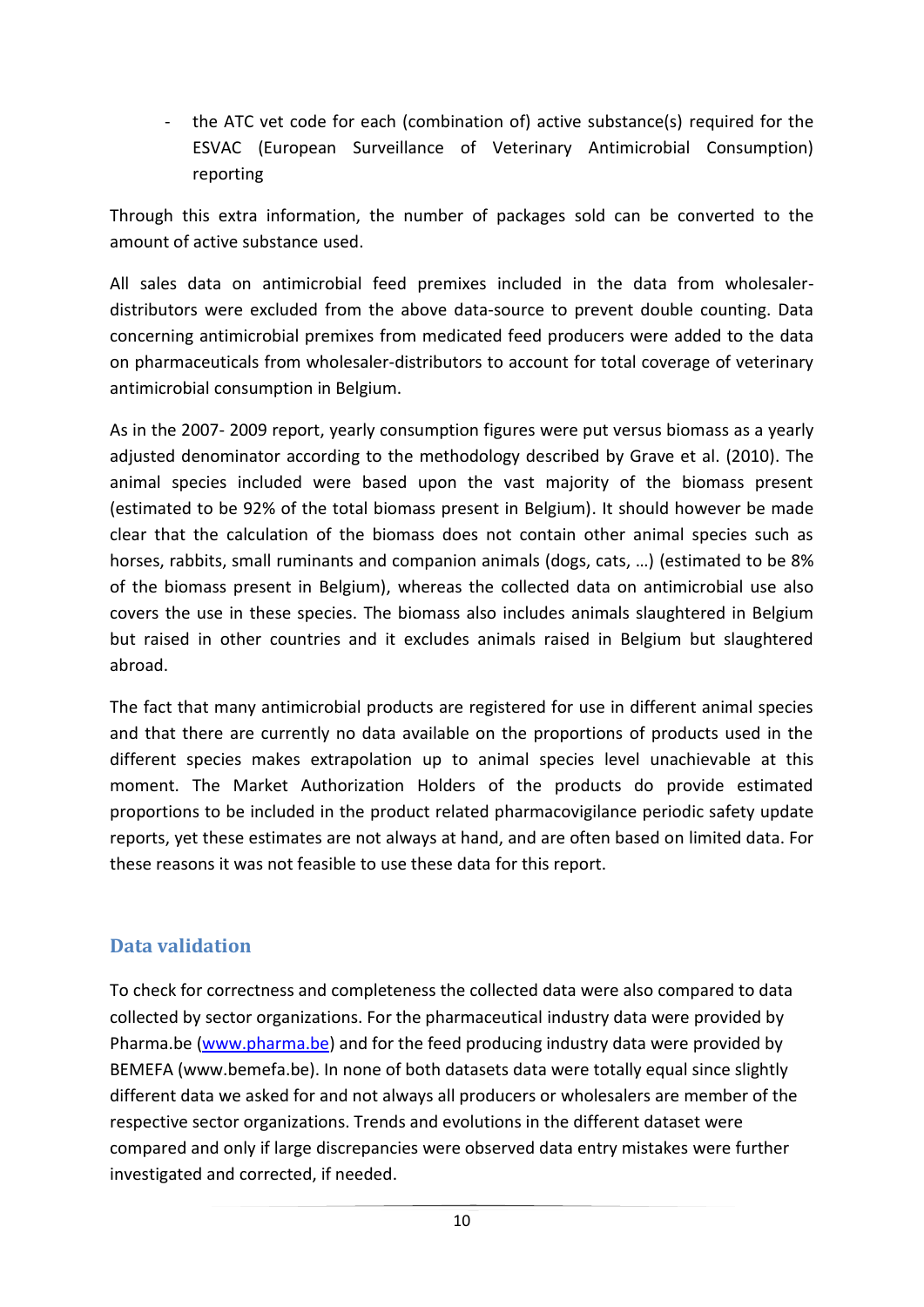# <span id="page-11-0"></span>**Results**

**.** 

## <span id="page-11-1"></span>**Response rate**

All the 24 wholesaler-distributors, requested to deliver their sales data on veterinary antimicrobial products sold in 2010 responded. Of the 63 compound feed producers, licensed for the production of medicated feed, 62 responded of which 9 indicated not to have produced any medicated feed and 53 delivered the data on antimicrobial premixes incorporated in medicated feed to be used in Belgium. The one non-responding feed mill was of negligible importance in terms of its market share and therefore, data coverage is assumed to be over 99%.

# <span id="page-11-2"></span>**Number of antimicrobial pharmaceuticals and premixes available on the Belgian market**

Table 2 provides an overview of the number of antimicrobial pharmaceuticals and the number of antimicrobial premixes available on the Belgian market for the years 2007-2010 according to the commented compendium of the Belgian Centre for Pharmacotherapeutic Information 2007, 2008, 2009 and 2010 respectively (www.bcfi-vet.be).

|                                                                 | 2007 | 2008 | 2009 <sup>1</sup> | 2010 |
|-----------------------------------------------------------------|------|------|-------------------|------|
| <b>Number of antimicrobial</b><br>pharmaceuticals on the market | 270  | 276  | 283               | 292  |
| Number of antimicrobial premixes on the<br>market               | 16   | 18   | 20                |      |
| Total number of antimicrobial products<br>on the market         | 286  | 294  | 303               | 313  |

**Table 2. Armatorium of antimicrobial products on the Belgian market in 2007, 2008, 2009 and 2010**

With exception of gamithromycin (since 2009), no new active substances were registered on the market in the reported years. Thus the observed increase in available products is largely due to the marketing of new formulations or new generic products based on existing active substances.

 $^1$  Data on the number of antimicrobial pharmaceuticals and premixes on the market in 2007-2009 differ slightly from these reported in the first BelVetSac report (2007-2009). The data in the previous report were incomplete, but had no impact on the quantification of the amount of antimicrobials used.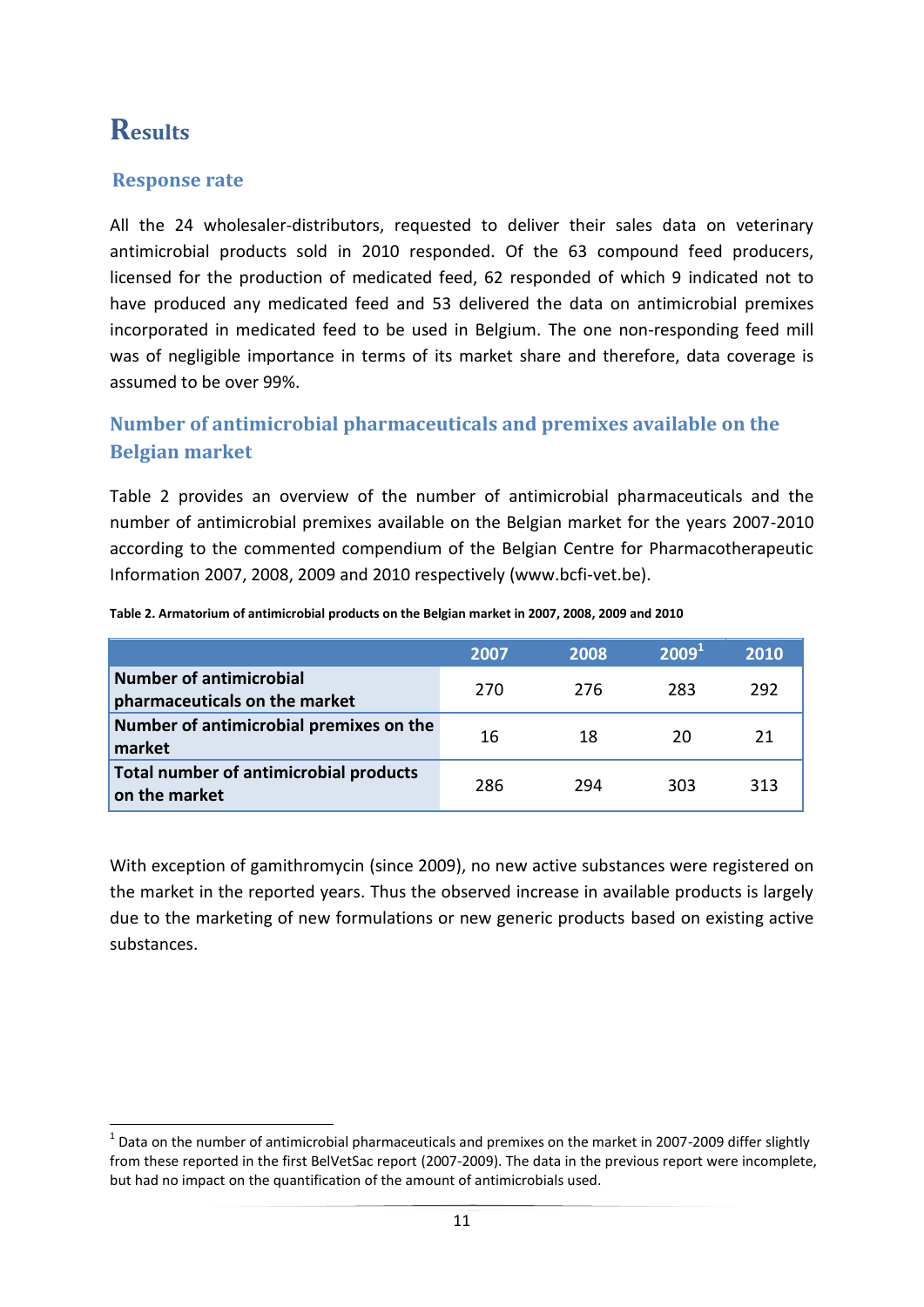# <span id="page-12-0"></span>**Animal biomass produced in Belgium**

The produced biomass was calculated based on the Eurostat data for the years 2007-2010 as described above (Table 3)

| <b>Anima I biomass</b>                    | 2007      | 2008      | 2009      | 2010      |
|-------------------------------------------|-----------|-----------|-----------|-----------|
| Meat (ton)                                |           |           |           |           |
| Pork                                      | 1 063 277 | 1056169   | 1082036   | 1 123 769 |
| <b>Beef</b>                               | 272 863   | 216 547   | 255 017   | 263 142   |
| Poultry                                   | 469 304   | 469 304   | 469 304   | 505 882   |
| <b>Total biomass from meat production</b> | 1805444   | 1742020   | 1806357   | 1892793   |
|                                           |           |           |           |           |
| Dairy cattle                              |           |           |           |           |
| Dairy cattle (number)                     | 524 900   | 517700    | 517700    | 517 700   |
| Dairy cattle metabolic weight (ton)       | 262 450   | 258 850   | 258 850   | 258 850   |
|                                           |           |           |           |           |
| <b>Total biomass (ton)</b>                | 2 067.894 | 2 000 870 | 2 065 207 | 2 151 643 |

**Table 3. Animal Biomass produced in Belgium between 2007 and 2010.** 

Figures in red are copied from the most adjacent year where figures were available.

An increase in biomass production of 4.2% is observed between 2009 and 2010. This rise is the result of an enlarged production in pork, beef and poultry. It might also be partially the result of a reduced export of living animals for slaughter in neighboring countries.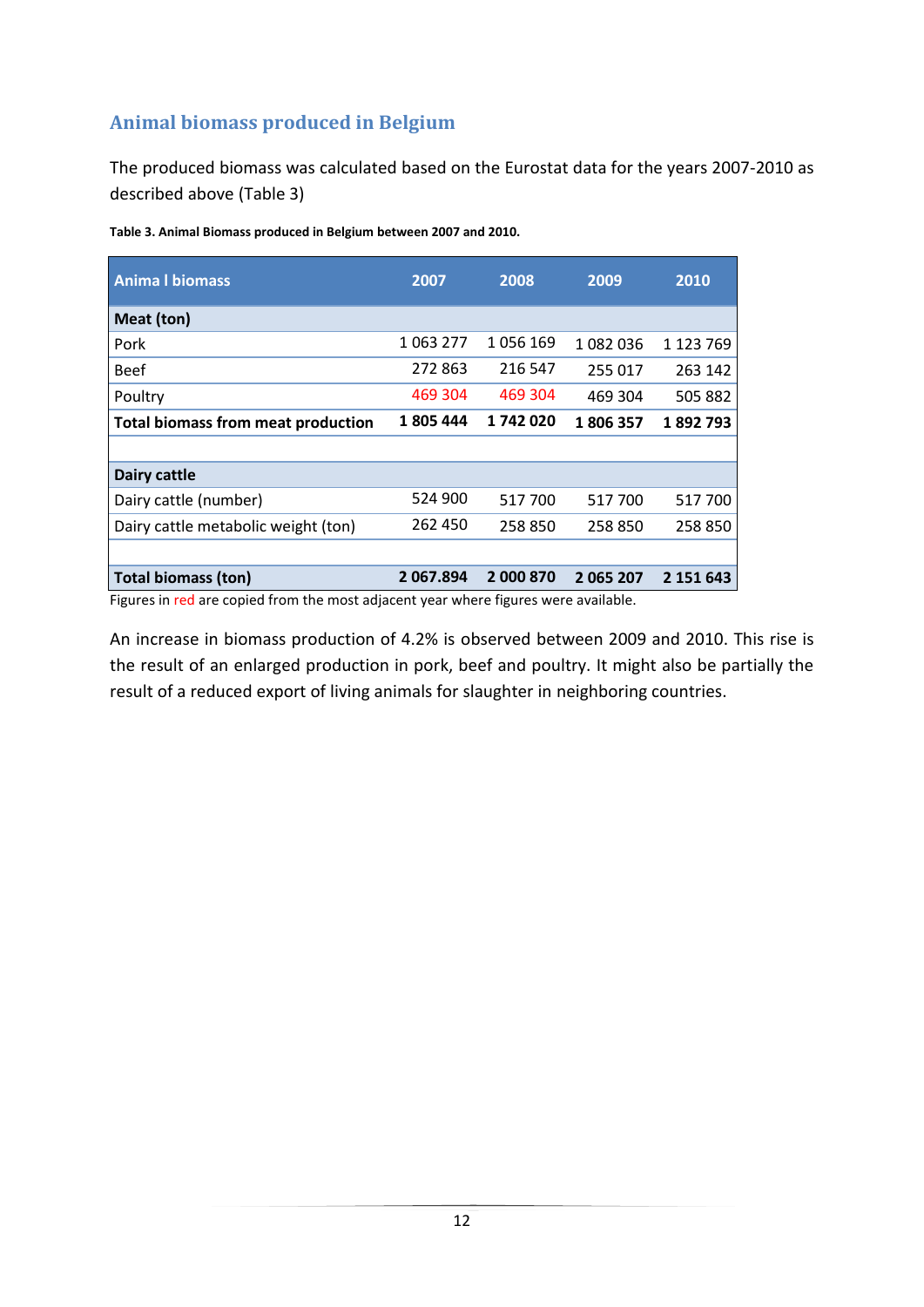## <span id="page-13-0"></span>**Total consumption of antimicrobial drugs for veterinary use in Belgium**

The total consumption of antimicrobial drugs for veterinary use in Belgium is presented in Figure 1 in tons of active substance per given year. The total amount is subdivided into the part of antimicrobial pharmaceuticals and the part of antimicrobial compounds contained in antimicrobial premixes incorporated into medicated feed intended to be used in Belgium.



**Figure 1. Total national consumption of antimicrobial compounds for veterinary use in Belgium for the years 2007, 2008, 2009 and 2010 (tons active substance)**

Between 2009 and 2010, there is a small decrease of 1.6% in the total consumption of antimicrobials in veterinary medicine in Belgium. The use of antimicrobial pharmaceuticals decreased with 5.2% between 2009 and 2010, whereas the use of antimicrobial premixes increased with 16.3%. Figures 2 and 3 show these data separately for the antimicrobial pharmaceuticals and the antimicrobial premixes. When looking at the trend from 2007 onwards (start data collection) a decrease of 14.2% in total consumption is observed. Yet this decrease is largely realized between 2007 and 2008. Since 2008 the total consumption has somewhat stabilized.



**Figure 2. National consumption of antimicrobial pharmaceuticals for veterinary use in Belgium for the years 2007, 2008, 2009 and 2010 (tons active substance)**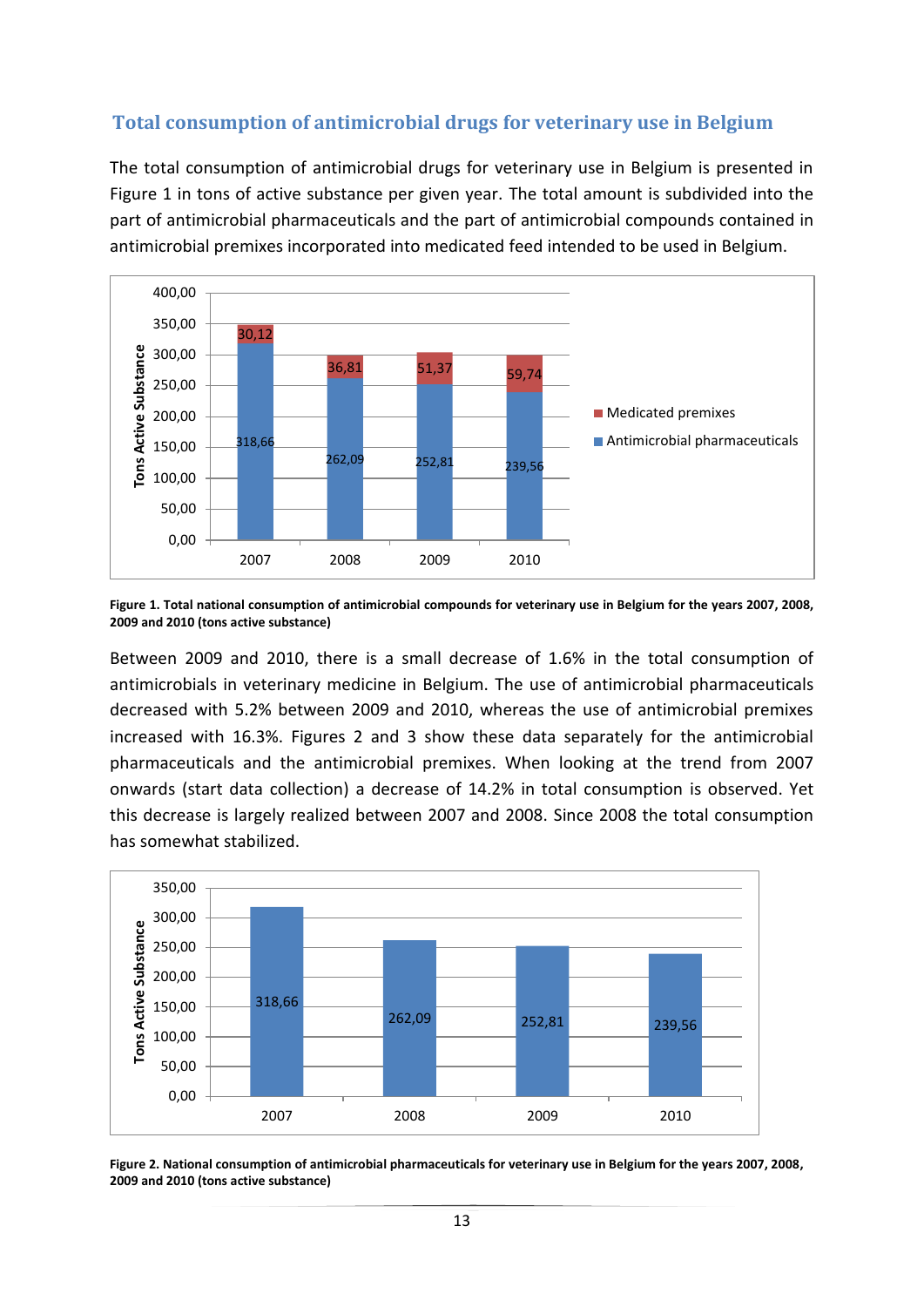

**Figure 3. National consumption of antimicrobial premixes in Belgium for the years 2007, 2008, 2009 and 2010 (tons active substance)**

#### <span id="page-14-0"></span>**Antimicrobial use versus biomass**

The amount of antimicrobial compounds used in animals in Belgium was plotted against the amount of biomass produced. For 2010, this number was 139.0 mg/kg. This is a decrease of 5.6% in comparison to 2009. This decrease is larger than the decrease in absolute volume of consumed antimicrobials due to the increase of the produced biomass. Figure 4 presents these data, again subdivided into antimicrobial pharmaceuticals and antimicrobial premixes.



**Figure 4. Total mg of active substance used per kg biomass for 2007, 2008, 2009 and 2010.**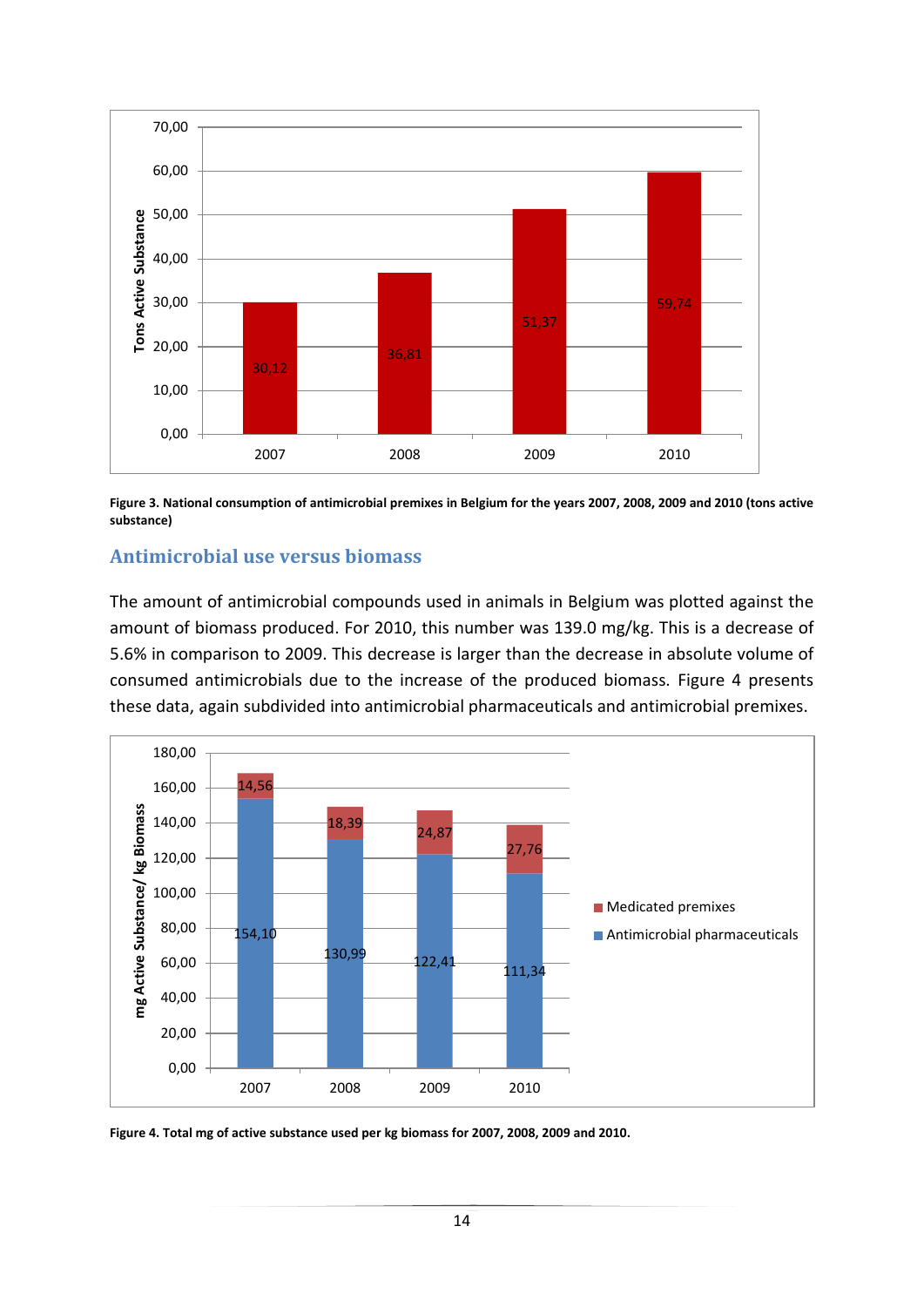Overall, between 2007 and 2010 there is a decrease of 17.5% in the amount of antimicrobials sold per kg biomass.

Looking only at antimicrobial pharmaceuticals in function of the biomass produced, a decrease of 9.0% is observed between 2009 and 2010. From 2007 to 2010 this is a total decrease of 27.7%. Figures 5 and 6 show these data separately for the antimicrobial pharmaceuticals and the antimicrobial premixes .



**Figure 5. Mg active substance of antimicrobial pharmaceuticals used per kg biomass in Belgium for 2007, 2008, 2009 and 2010.**





Looking only at antimicrobial premixes in function of the biomass produced, an increase of 11.6% is observed between 2009 and 2010. From 2007 to 2010 this is a total increase of 90.6%.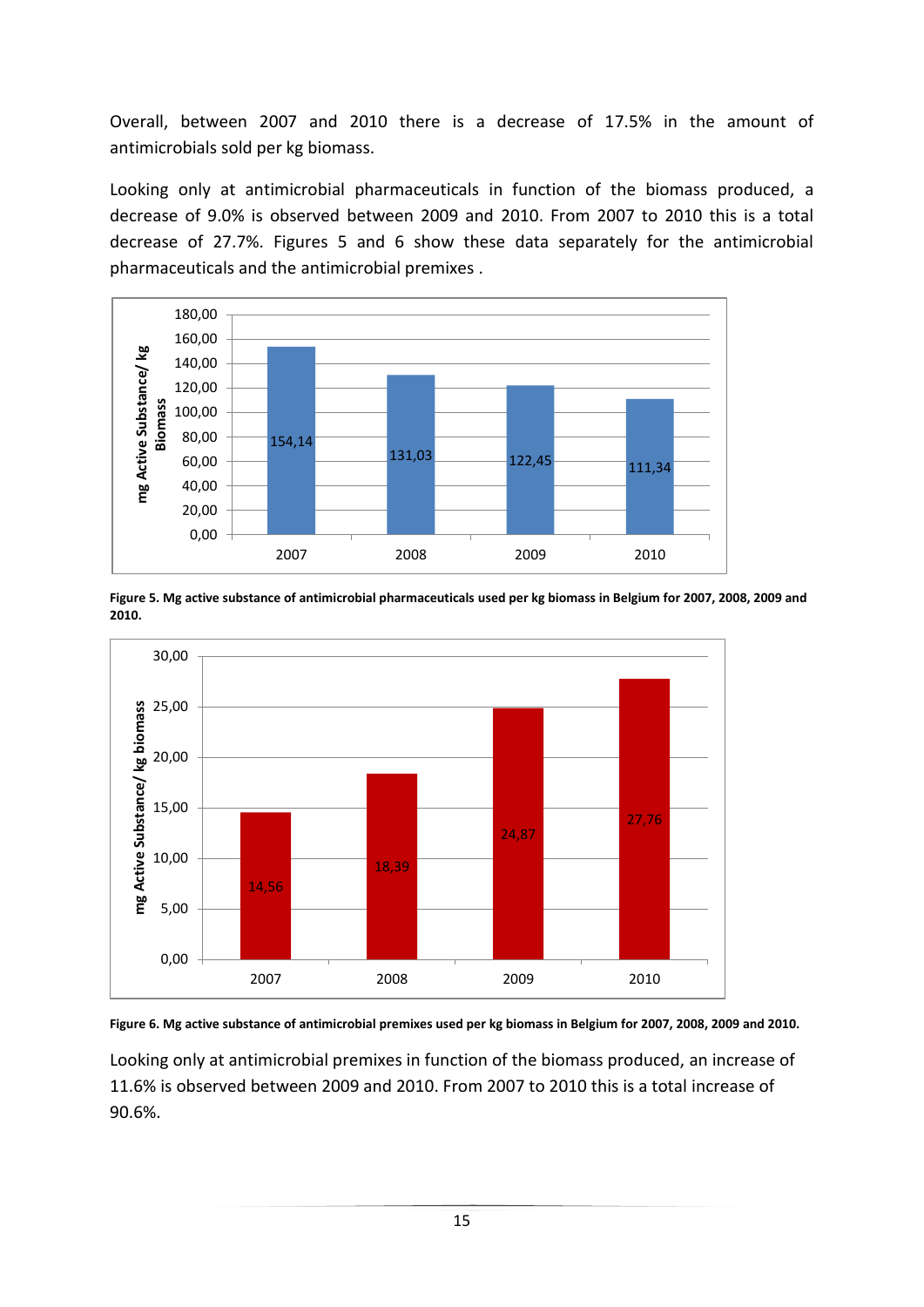# <span id="page-16-0"></span>**Comparison of Belgium with The Netherlands for the last 4 years.**

The results of Belgium, expressed in mg active compound per kg biomass were compared with The Netherlands, a country with a relatively comparable animal production structure, for the years 2007 - 2010.

Data from The Netherlands from 2007 - 2010 were obtained from the MARAN 2009 and 2010 report (www.lei.wur.nl), as well as the amount of biomass produced according to Eurostat database (epp.eurostat.ec.europa.eu), from which the amount used per kg biomass produced was calculated in the same way as done for Belgium.

**Table 4. Mg active substance used per kg biomass produced in The Netherlands in the years 2007 – 2010.**

| Year | <b>Antimicrobial</b><br>consumption<br>$(kg)^1$ | <b>Biomass</b><br>produced<br>(tons) $2$ | mg active<br>compound/<br>kg biomass |
|------|-------------------------------------------------|------------------------------------------|--------------------------------------|
| 2007 | 590 000                                         | 3 141 488                                | 188                                  |
| 2008 | 529 000                                         | 3 2 2 8 2 1 4                            | 164                                  |
| 2009 | 518 000                                         | 3 239 767                                | 160                                  |
| 2010 | 455 000                                         | 3 2 3 4 5 3 2                            | 141                                  |

<sup>1</sup> MARAN report 2009 and 2010

<sup>2</sup> Eurostat (epp.eurostat.ec.europa.eu)

In Figure 7 the results of the Netherlands are compared to the results of Belgium for 2007- 2010



**Figure 7. Comparison of mg active substance used per kg biomass produced between Belgium and The Netherlands for the years 2007 – 2010 (including trendlines).**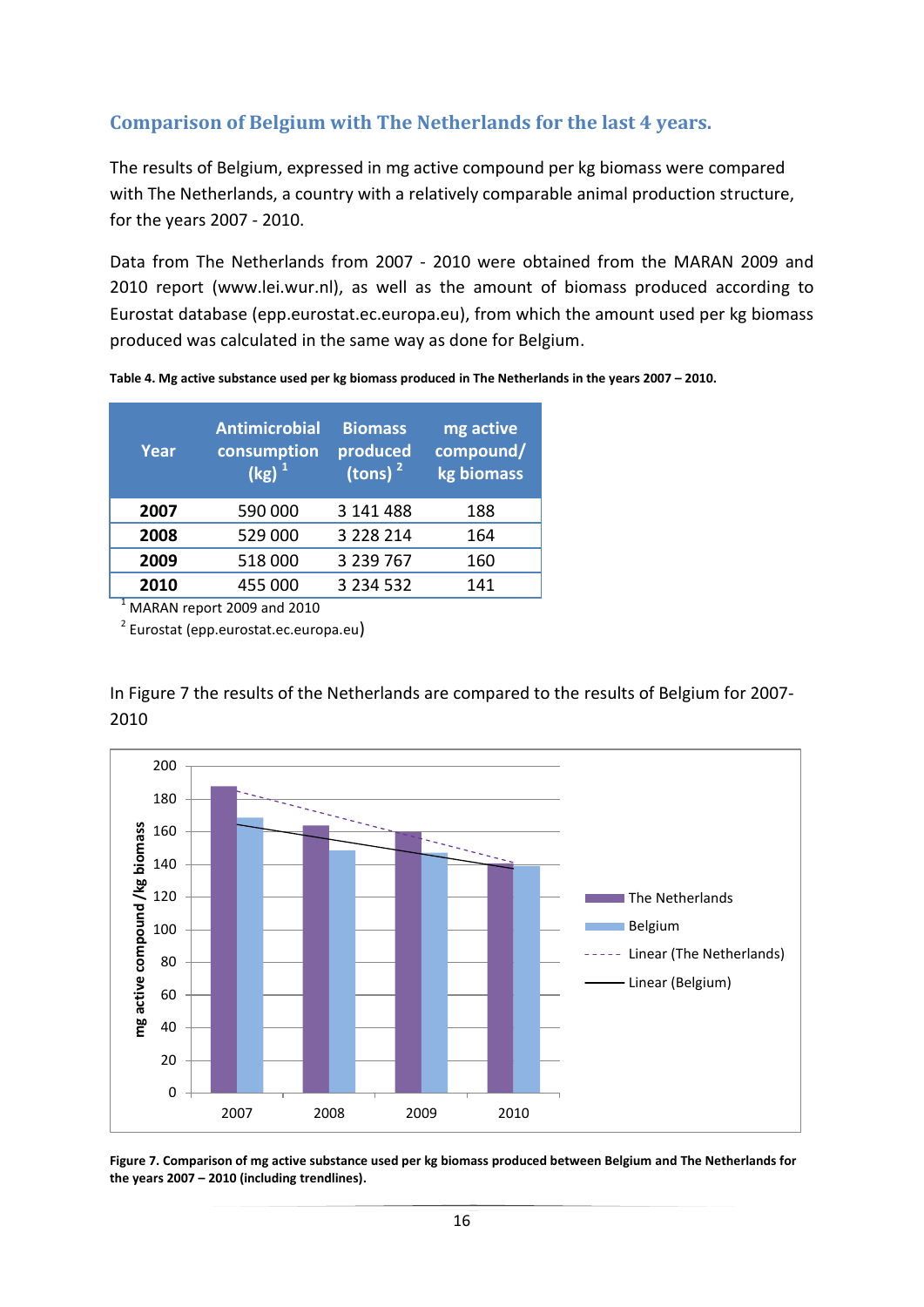In 2007, Belgium used 10.1% less antimicrobial active substance per kg biomass than The Netherlands, in 2008 this was 9.1%, in 2009 8.1%. Yet due to the remarkable decrease of antimicrobial use in The Netherlands in 2010 and the somewhat slower decrease in Belgium, the consumption per kg biomass is almost totally comparable in 2010 in Belgium and The Netherlands.

# <span id="page-17-1"></span><span id="page-17-0"></span>**Antimicrobial use per class of antimicrobial compounds**

### **1. Total consumption (antimicrobial pharmaceuticals and premixes)**

In Figure 8 the total consumption of antimicrobials per class (ATC level 3 or 4) is presented. On average (2007  $\rightarrow$  2010), 31.3% of the compounds used were sulphonamides and trimethoprim, 26.0% tetracyclines, 23.6% penicillines and 7.5% macrolides.



**Figure 8. Total antimicrobial use per class of antimicrobials.**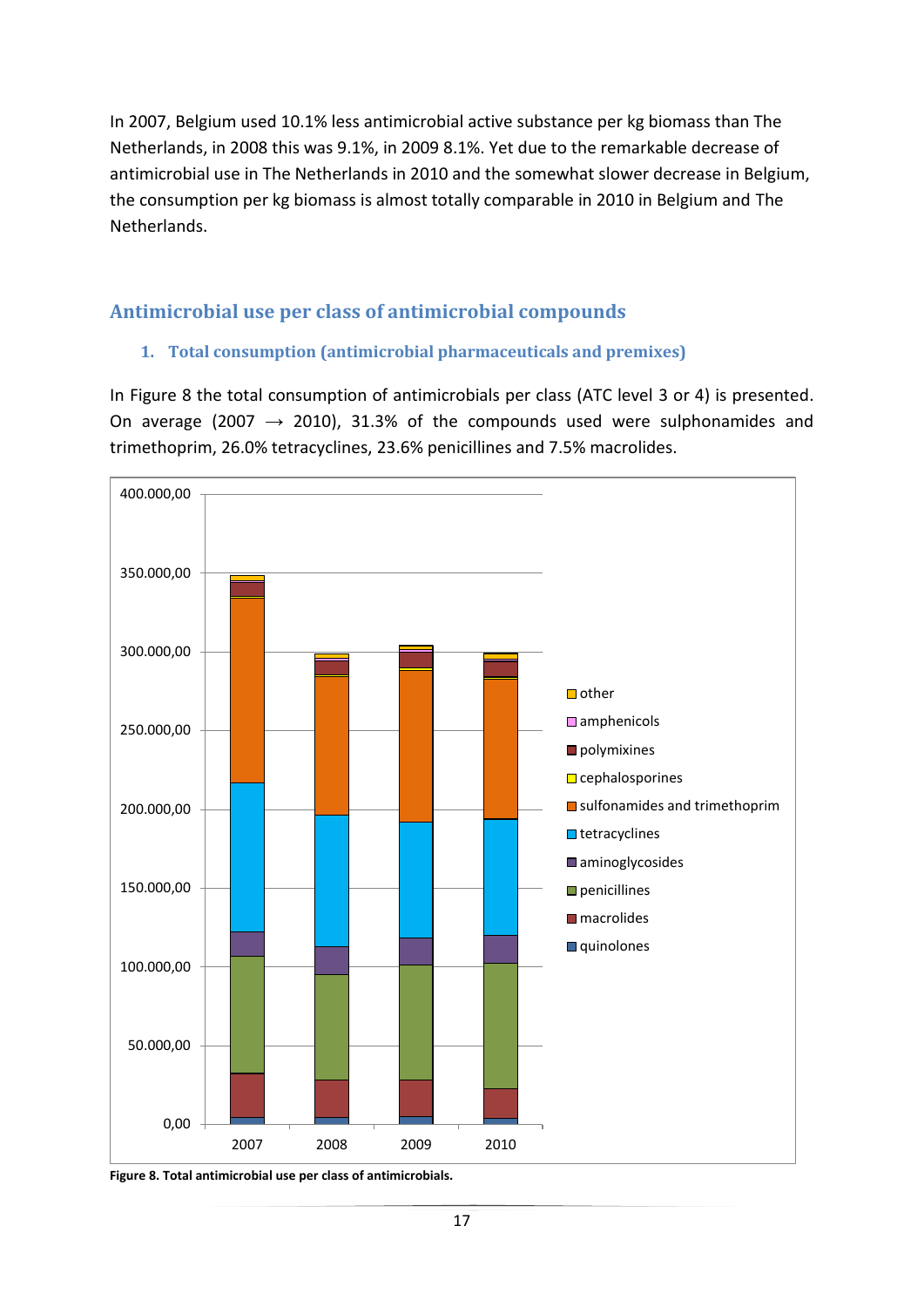In 2010, the most used group of antimicrobials were the sulphonamides and trimethoprim with 29.7% (a decrease with 7.7% in comparison to 2009). The second most used group of antimicrobials was the penicillines with 26.7% of all used antimicrobials. This is an increase of 9.4% in comparison to 2009. The third most frequently used group of antimicrobials was the tetracyclines with 24.7% (an increase with 0.5% in comparison to 2009).

| <b>Class</b>                   | 2009      | 2010      | evolution |
|--------------------------------|-----------|-----------|-----------|
| aminoglycosides                | 16.984,3  | 17.382,2  | 2,3%      |
| cephalosporins                 | 1.667,6   | 1.368,9   | $-17,9%$  |
| fenicols                       | 1.668,4   | 1.382,7   | $-17,1%$  |
| macrolides                     | 23.527,2  | 18.787,1  | $-20,1%$  |
| other                          | 2.388,3   | 3.646,7   | 52,7%     |
| penicillines                   | 73.232,1  | 80.082,5  | 9,4%      |
| polymyxins                     | 9.907,4   | 9.879,5   | $-0,3%$   |
| quinolones                     | 5.021,9   | 3.978,1   | $-20,8%$  |
| Sulphonamides and trimethoprim | 96.363,3  | 88.939,1  | $-7,7%$   |
| tetracyclines                  | 73.496,7  | 73.838,2  | 0,5%      |
| <b>Totaal (kg)</b>             | 304.257,2 | 299.285,1 | $-1,6%$   |

**Table 5: Evolution in the antimicrobial consumption (kg) per antimicrobial class.**

#### <span id="page-18-0"></span>**2. Antimicrobial pharmaceuticals**

In Figure 9 the consumption of antimicrobials per class (ATC level 3 or 4) is presented for the pharmaceuticals.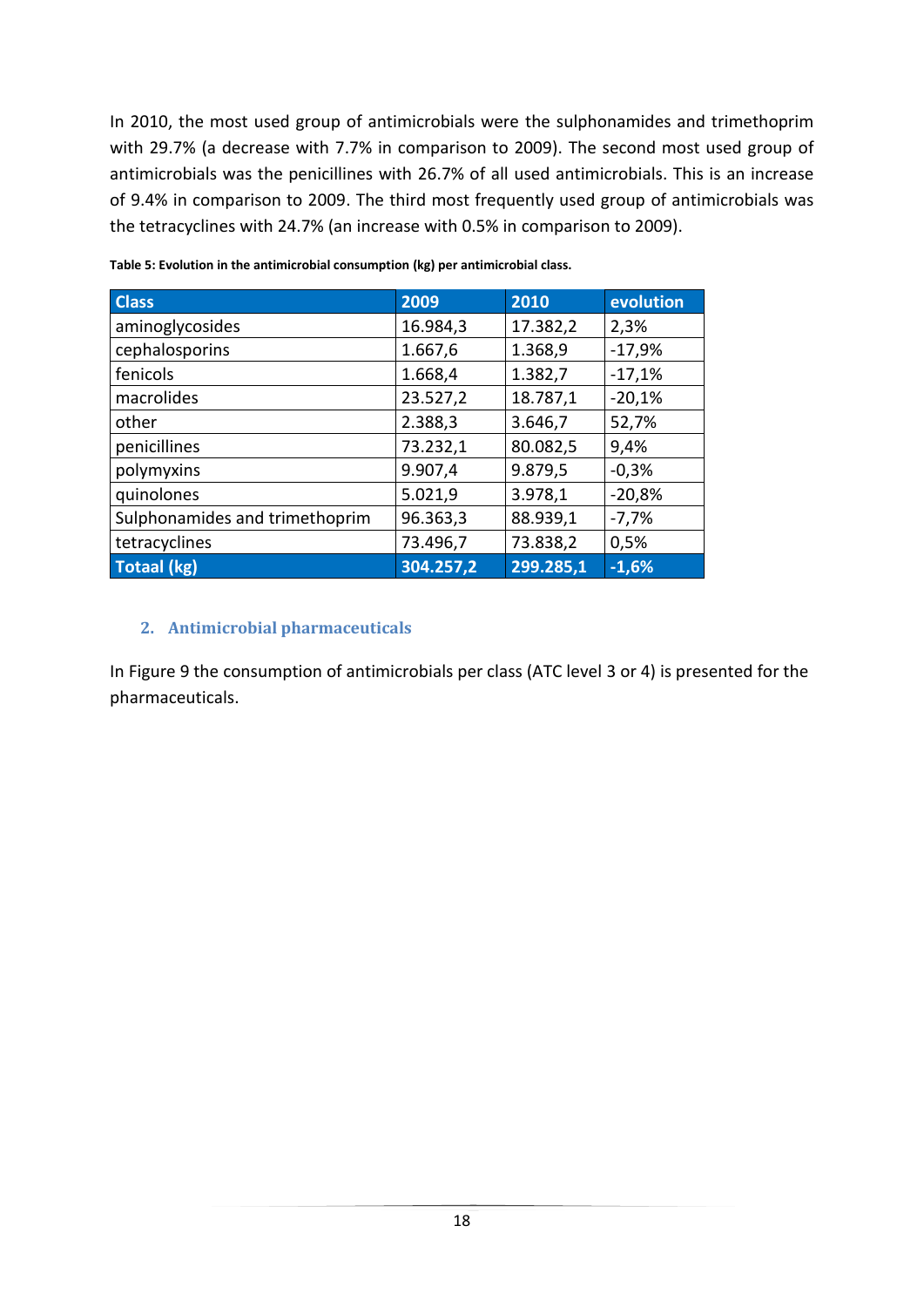

**Figure 9. Use of antimicrobial pharmaceuticals per class of antimicrobials.**

#### <span id="page-19-0"></span>**3. Antimicrobial premixes**

In Figure 10 the consumption of antimicrobials per class (ATC level 3 or 4) is presented for the antimicrobial premixes.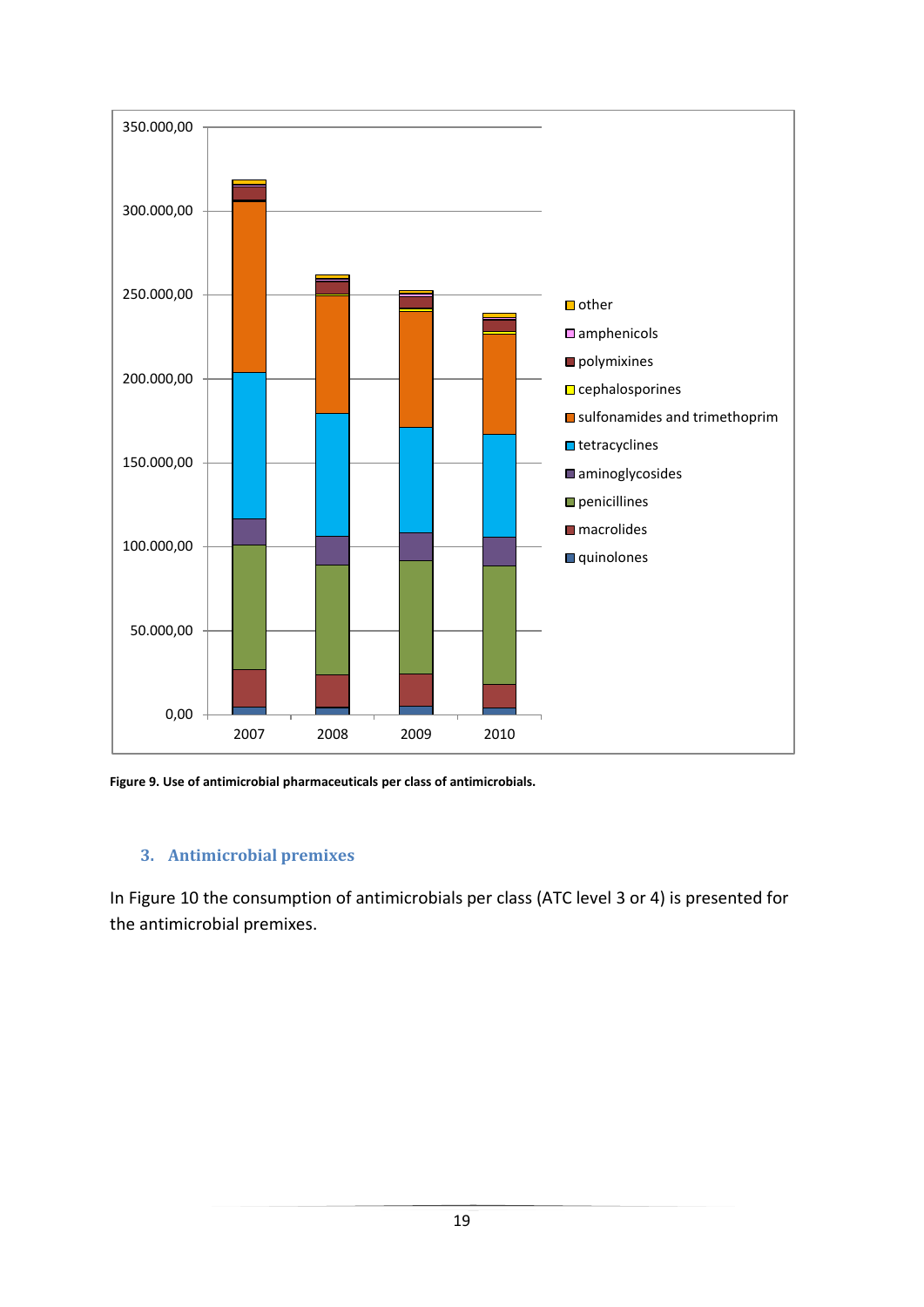

**Figure 10. Use of antimicrobial premixes per class of antimicrobials.**

The yearly increase in the use of antimicrobial premixes seems to be largely due to an increase in the use of tetracyclines, penicillines and sulphonamides and trimethoprim. Especially the use of amoxicillin (Table 6) has largely increased since 2007. In 2010, almost 48 times the amount of amoxicillin as medicated premix was used as in 2007.

### <span id="page-20-0"></span>**Antimicrobial use per active substance**

Table 6 gives the amounts used per individual active substance, grouped per class of antimicrobials.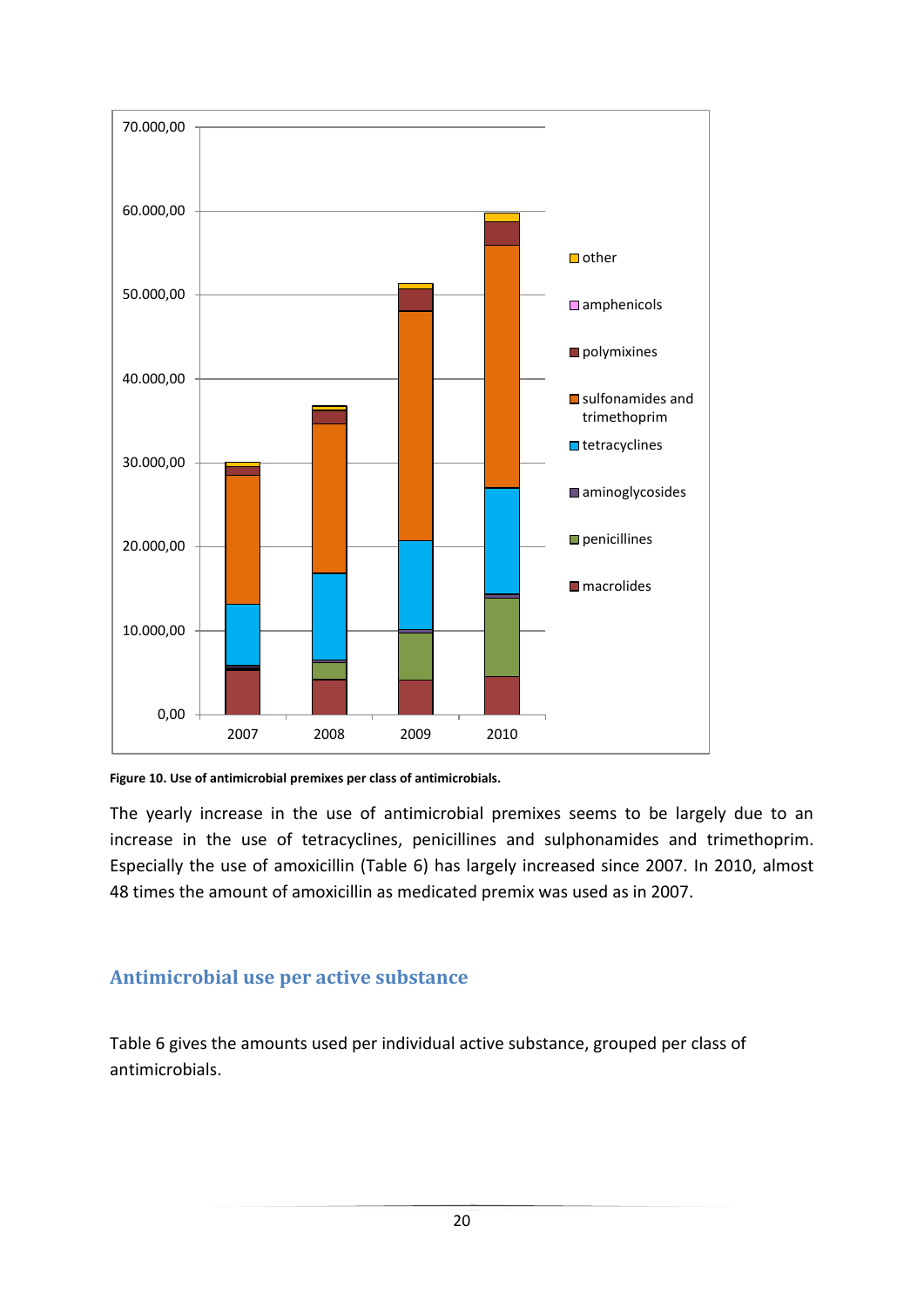#### **Table 6: Antimicrobial use per active substance**

|                 |                               |         |         | Total (kg) |         |         | <b>Antimicrobial pharmaceuticals (kg)</b> |         |         |         | <b>Medicated premixes (kg)</b> |         |         |
|-----------------|-------------------------------|---------|---------|------------|---------|---------|-------------------------------------------|---------|---------|---------|--------------------------------|---------|---------|
| <b>Class</b>    | <b>Antimicrobial compound</b> | 2007    | 2008    | 2009       | 2010    | 2007    | 2008                                      | 2009    | 2010    | 2007    | 2008                           | 2009    | 2010    |
|                 | Apramycine                    | 377,7   | 295,1   | 253,9      | 228,0   | 304,6   | 209,1                                     | 164,3   | 118,0   | 73,1    | 86,0                           | 89,6    | 110,0   |
|                 | dihydrostreptomycine          | 7.222,0 | 7.810,9 | 7.783,1    | 8.653,4 | 7.222,0 | 7.810,9                                   | 7.783,1 | 8.653,4 | 0,0     | 0.0                            | 0,0     | 0,0     |
|                 | Gentamicine                   | 110,6   | 135,8   | 163,1      | 140,8   | 110,6   | 135,8                                     | 163,1   | 140,8   | 0,0     | 0,0                            | 0,0     | 0,0     |
| aminoglycosides | Kanamycine                    | 0,1     | 2,3     | 10,9       | 13,2    | 0,1     | 2,3                                       | 10,9    | 13,2    | 0,0     | 0,0                            | 0,0     | 0,0     |
|                 | Neomycine                     | 1.430,9 | 1.377,2 | 1.299,5    | 1.071,1 | 1.430,9 | 1.377,2                                   | 1.299,5 | 1.071,1 | 0,0     | 0,0                            | 0,0     | 0,0     |
|                 | paromomycine                  | 1.526,8 | 1.647,3 | 1.423,5    | 2.825,8 | 1.526,8 | 1.647,3                                   | 1.423,5 | 2.825,8 | 0,0     | 0,0                            | 0,0     | 0,0     |
|                 | spectinomycine                | 4.980,6 | 6.062,1 | 6.050,3    | 4.449,8 | 4.740,3 | 5.865,0                                   | 5.717,0 | 4.092,5 | 240.4   | 197.1                          | 333,4   | 357,3   |
|                 | <b>Cefalexine</b>             | 171,7   | 238,7   | 604,4      | 502,2   | 171,7   | 238,7                                     | 604,4   | 502,2   | 0,0     | 0,0                            | 0,0     | 0,0     |
|                 | Cefalonium                    | 8,6     | 17,7    | 17,7       | 12,5    | 8,6     | 17,7                                      | 17,7    | 12,5    | 0,0     | 0,0                            | 0,0     | 0,0     |
|                 | Cefapirine                    | 14,3    | 14,6    | 13,8       | 11,0    | 14,3    | 14,6                                      | 13,8    | 11,0    | 0,0     | 0,0                            | 0,0     | 0,0     |
| cephalosporins  | <b>Cefazoline</b>             | 0,4     | 0,8     | 0,4        | 2,2     | 0,4     | 0,8                                       | 0,4     | 2,2     | 0,0     | 0,0                            | 0,0     | 0,0     |
|                 | Cefoperazon                   | 4,5     | 7,6     | 6,4        | 6,5     | 4,5     | 7,6                                       | 6,4     | 6,5     | 0,0     | 0,0                            | 0,0     | 0,0     |
|                 | <b>Cefovecin</b>              | 5,3     | 6,8     | 8,1        | 8,9     | 5,3     | 6,8                                       | 8,1     | 8,9     | 0,0     | 0,0                            | 0,0     | 0,0     |
|                 | Cefquinome                    | 132,9   | 144,4   | 151,2      | 146,7   | 132,9   | 144,4                                     | 151,2   | 146,7   | 0,0     | 0,0                            | 0,0     | 0,0     |
|                 | <b>Ceftiofur</b>              | 571,7   | 655,7   | 865,6      | 678,9   | 571,7   | 655,7                                     | 865,6   | 678,9   | 0,0     | 0,0                            | 0,0     | 0,0     |
| fenicols        | chlooramfenicol               | 2,1     | 2,2     | 2,4        | 1,6     | 2,1     | 2,2                                       | 2,4     | 1,6     | 0,0     | 0,0                            | 0,0     | 0,0     |
|                 | <b>Florfenicol</b>            | 1.303,1 | 1.560,4 | 1.666,0    | 1.381,1 | 1.303,1 | 1.534,5                                   | 1.649,4 | 1.359,9 | 0,0     | 26,0                           | 16,6    | 21,2    |
|                 | Clindamycine                  | 146,2   | 154,4   | 136,9      | 141,0   | 146,2   | 154,4                                     | 136,9   | 141,0   | 0,0     | 0,0                            | 0,0     | 0,0     |
|                 | erythromycine                 | 49,9    | 50,0    | 53,9       | 0,0     | 49,9    | 50,0                                      | 53,9    | 0,0     | 0,0     | 0,0                            | 0,0     | 0,0     |
|                 | gamithromycine                | 0.0     | 0,0     | 25,8       | 32,3    | 0,0     | 0,0                                       | 25,8    | 32.3    | 0,0     | 0,0                            | 0,0     | 0,0     |
| Macrolides*     | Lincomycine                   | 6.109,2 | 6.011,1 | 6.084,4    | 4.838,0 | 5.411,6 | 5.581,3                                   | 5.529,5 | 4.339,7 | 697,6   | 429,8                          | 554,9   | 498,3   |
|                 | Pirlimycine                   | 0,5     | 0,5     | 0,4        | 0,5     | 0,5     | 0,5                                       | 0,4     | 0,5     | 0,0     | 0,0                            | 0,0     | 0,0     |
|                 | Spiramycine                   | 602,8   | 712,4   | 732,3      | 313,4   | 602,8   | 712,4                                     | 732,3   | 313,4   | 0,0     | 0,0                            | 0,0     | 0,0     |
|                 | <b>Tilmicosine</b>            | 6.147,9 | 4.968,2 | 4.873,7    | 5.534,2 | 3.209,0 | 2.438,9                                   | 2.615,8 | 3.216,3 | 2.938,9 | 2.529,3                        | 2.257,8 | 2.317,9 |
|                 | tulathromycine                | 51,1    | 53,4    | 66,0       | 56,8    | 51,1    | 53,4                                      | 66,0    | 56,8    | 0,0     | 0,0                            | 0,0     | 0,0     |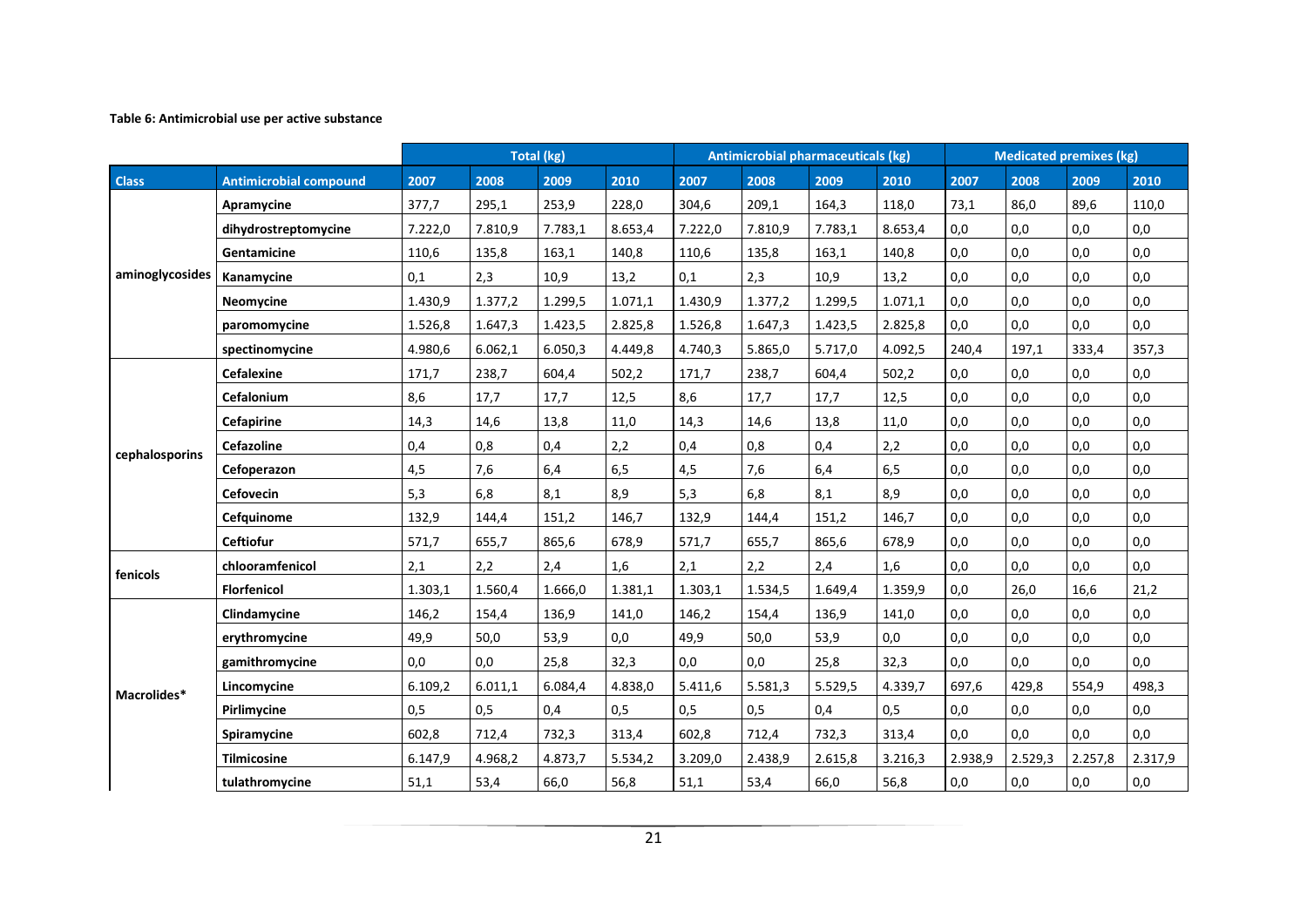|               | <b>Tylosine</b>               | 14.990.6 | 11.869,7 | 11.553,7 | 7.870,9  | 13.292,6 | 10.620,8 | 10.199,8 | 6.122,4  | 1.698,0  | 1.248,9  | 1.354,0  | 1.748,6  |
|---------------|-------------------------------|----------|----------|----------|----------|----------|----------|----------|----------|----------|----------|----------|----------|
|               | Metronidazol                  | 68,3     | 70,2     | 71,8     | 67,6     | 68,3     | 70,2     | 71,8     | 67,6     | 0,0      | 0,0      | 0,0      | 0,0      |
|               | Rifaximin                     | 5,5      | 7,8      | 10,5     | 14,4     | 5,5      | 7,8      | 10,5     | 14,4     | 0,0      | 0,0      | 0,0      | 0,0      |
| other         | <b>Tiamuline</b>              | 2.684,8  | 2.396,3  | 2.041,1  | 3.316,0  | 2.571,3  | 2.218,1  | 1.648.5  | 2.524,4  | 113,5    | 178,1    | 392.6    | 791,6    |
|               | Valnemuline                   | 432,8    | 352,9    | 233,6    | 212,3    | 0,0      | 0,0      | 0,0      | 0,0      | 432,8    | 352,9    | 233,6    | 212,3    |
|               | zink bacitracine              | 99,0     | 43,4     | 31,3     | 36,6     | 99,0     | 43,4     | 31,3     | 36,6     | 0,0      | 0,0      | 0,0      | 0,0      |
|               | <b>Amoxicilline</b>           | 64.345,2 | 56.577,5 | 62.384,6 | 66.496,7 | 64.150,3 | 54.538,6 | 56.785,1 | 57.164,0 | 194,8    | 2.038,8  | 5.599.5  | 9.332,7  |
|               | amoxicilline-clav             | 694,6    | 766,4    | 768,3    | 952,9    | 694,6    | 766,4    | 768,3    | 952,9    | 0,0      | 0,0      | 0,0      | 0,0      |
|               | <b>Ampicilline</b>            | 466,9    | 463,0    | 505,8    | 326,3    | 444,3    | 438,8    | 483,8    | 326,3    | 0,0      | 0,0      | 0.0      | 0,0      |
| penicillines  | Cloxacilline                  | 494,0    | 528,1    | 573,2    | 542,8    | 433,9    | 463,4    | 514,5    | 542,8    | 0,0      | 0,0      | 0,0      | 0,0      |
|               | fenoxymethylpenicilline       | 68,3     | 212,2    | 157,3    | 99,1     | 68,3     | 212,2    | 157,3    | 99,1     | 0,0      | 0,0      | 0,0      | 0,0      |
|               | <b>Nafcilline</b>             | 23,3     | 23,4     | 33,3     | 1,9      | 23,3     | 23,4     | 33,3     | 1,9      | 0,0      | 0,0      | 0.0      | 0,0      |
|               | penethamaat                   | 329,5    | 336,0    | 282,8    | 273,9    | 329,5    | 336,0    | 282,8    | 273,9    | 0,0      | 0,0      | 0.0      | 0,0      |
|               | procaïne benzylpenicilline    | 8.022,8  | 8.646,0  | 8.526,9  | 11.389,0 | 8.022,8  | 8.646,0  | 8.526,9  | 11.389,0 | 0,0      | 0,0      | 0,0      | 0,0      |
| polymixins    | colistinesulfaat              | 8.787,8  | 8.947,7  | 9.906,3  | 9.878,5  | 7.764,7  | 7.320,5  | 7.279,8  | 7.134,3  | 1.023,1  | 1.627,2  | 2.626,5  | 2.744,2  |
|               | polymyxine B sulfaat          | 0,7      | 1,2      | 1,1      | 1,0      | 0,7      | 1,2      | 1,1      | 1,0      | 0,0      | 0,0      | 0,0      | 0,0      |
|               | Danofloxacine                 | 101,8    | 83,7     | 81,4     | 77,8     | 101,8    | 83,7     | 81,4     | 77,8     | 0,0      | 0,0      | 0,0      | 0,0      |
|               | <b>Difloxacine</b>            | 39,4     | 26,9     | 27,3     | 23,4     | 39,4     | 26,9     | 27,3     | 23,4     | 0,0      | 0,0      | 0,0      | 0,0      |
|               | Enrofloxacine                 | 908,4    | 986,6    | 1.046,0  | 945,6    | 908,4    | 986,6    | 1.046,0  | 945,6    | 0,0      | 0,0      | 0,0      | 0,0      |
| quinolones    | <b>Flumequine</b>             | 3.239,0  | 3.070,5  | 3.633,0  | 2.682,9  | 3.239,0  | 3.070,5  | 3.633,0  | 2.682,9  | 0,0      | 0,0      | 0,0      | 0,0      |
|               | <b>Ibafloxacine</b>           | 3,2      | 4,0      | 3,6      | 1,1      | 3,2      | 4,0      | 3,6      | 1,1      | 0,0      | 0,0      | 0,0      | 0,0      |
|               | marbofloxacine                | 196,4    | 231,9    | 230,5    | 247,3    | 196,4    | 231,9    | 230,5    | 247,3    | 0,0      | 0,0      | 0,0      | 0,0      |
|               | Orbifloxacine                 | 0,7      | 0,6      | 0,1      | 0,0      | 0,7      | 0,6      | 0,1      | 0,0      | 0,0      | 0,0      | 0,0      | 0,0      |
|               | sulfachloorpyridazine natrium | 1.802,7  | 1.717,2  | 1.700,7  | 2.437,8  | 1.802,7  | 1.717,2  | 1.700,7  | 2.437,8  | 0,0      | 0.0      | 0.0      | 0,0      |
|               | Sulfadiazine                  | 80.721,5 | 67.606,5 | 71.502,3 | 70.313,7 | 67.928,5 | 52.797,4 | 48.741,0 | 46.197,1 | 12.792,9 | 14.809,2 | 22.761,4 | 24.116,6 |
| sulphonamides | sulfadimethoxine natrium      | 411,6    | 407,5    | 460,2    | 478,2    | 411,6    | 407,5    | 460,2    | 478,2    | 0,0      | 0,0      | 0,0      | 0,0      |
|               | sulfadimidine natrium         | 1.161,6  | 829,5    | 747,4    | 465,9    | 1.161,6  | 829,5    | 747,4    | 465,9    | 0,0      | 0,0      | 0,0      | 0,0      |
|               | <b>Sulfadoxine</b>            | 254,3    | 251,5    | 229,9    | 283,3    | 254,3    | 251,5    | 229,9    | 283,3    | 0,0      | 0,0      | 0,0      | 0,0      |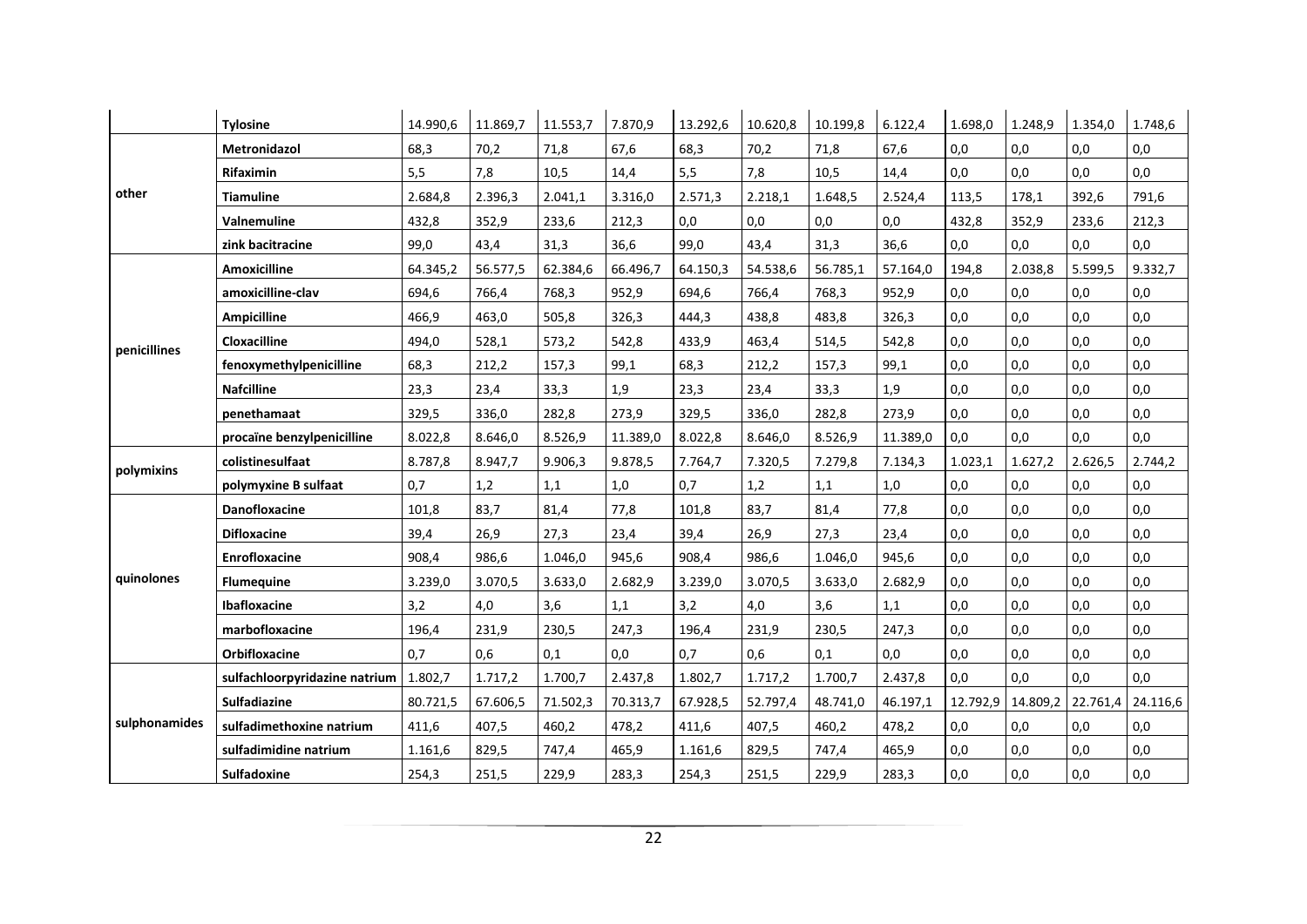|               | sulfamethoxazol    | 79,0     | 105,7    | 129,6    | 83,4     | 79,0     | 105,7                                                                                                               | 129,6    | 83,4     | $\overline{0.0}$ | 0,0     | 0,0     | 0,0     |
|---------------|--------------------|----------|----------|----------|----------|----------|---------------------------------------------------------------------------------------------------------------------|----------|----------|------------------|---------|---------|---------|
|               | Sulfanilamide      | 16.070,3 | 2.940,1  | 6.598,0  | 0,0      | 16.070,3 | 2.940,1                                                                                                             | 6.598,0  | 0,0      | 0,0              | 0,0     | 0,0     | 0,0     |
|               | Trimethoprim       | 16.838,2 | 14.196,1 | 14.995,2 | 14.876,9 | 14.279,6 | 11.234,3                                                                                                            | 10.442,9 | 10.053,5 | 2.558,6          | 2.961,8 | 4.552,3 | 4.823,3 |
|               | chloortetracycline | 940,6    | 1.053,6  | 2.210,6  | 2.288,4  | 940.6    | 884,4                                                                                                               | 825,7    | 884,3    | $\overline{0.0}$ | 169,3   | 1.384,9 | 1.404,1 |
| tetracyclines | Doxycycline        | 64.705,7 | 55.769,3 | 54.719,0 | 57.216,0 | 64.694,7 | 50.749,9                                                                                                            | 46.312,6 | 47.826,6 | 11,1             | 5.019,4 | 8.406,4 | 9.389,4 |
|               | oxytetracycline    | 28.895,8 | 26.537,7 | 16.567,1 | 14.333,9 | 21.554,0 | 21.405,3                                                                                                            | 15.760.4 | 12.465,1 | 7.341.8          | 5.132,4 | 806,7   | 1.868,7 |
| total (kg)    |                    |          |          |          |          |          | 348.855,1 298.990,2 304.257,2 299.285,1 318.655,8 262.094,9 252.806,2 239.549,0 30.116,6 36.806,4 51.370,3 59.736,1 |          |          |                  |         |         |         |

\*Marcrolides inclusive lincosamides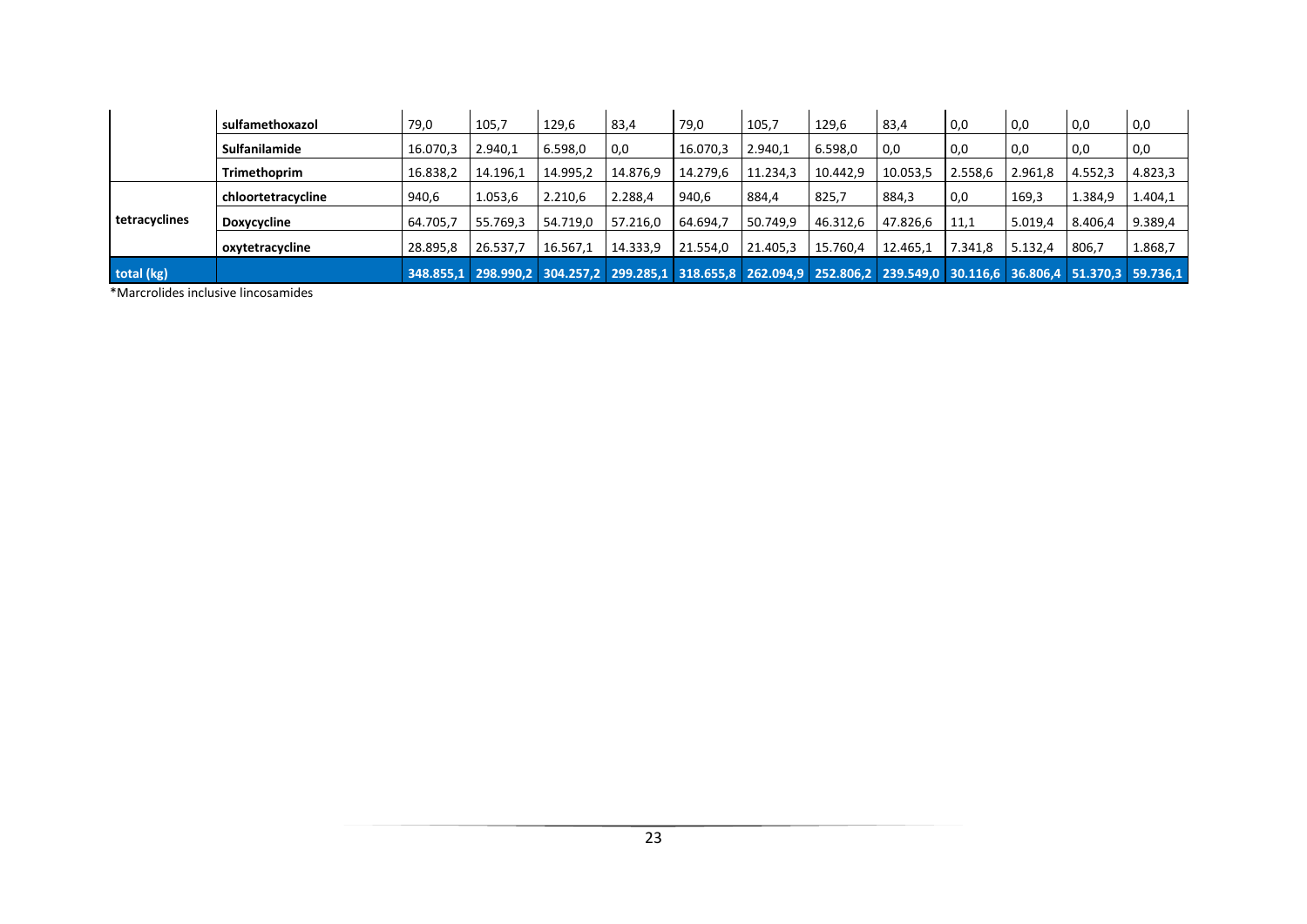# <span id="page-24-0"></span>**Discussion**

In the context of the increasing awareness of antimicrobial resistance development, comparable data and evolutions on antimicrobial consumption are of utmost importance. This second BelVetSac report describes the antimicrobial use in animals in Belgium in 2010. It is the follow up of the first BelVetSac report with the first complete data on the antimicrobial use of animals in Belgium between 2007 and 2009.

As in the first report the data were collected at the level of the wholesaler-distributors for the antimicrobial pharmaceuticals and at the level of the compound feed producers for the antimicrobial premixes. This level both warrants the most complete data and is the closest possible level to the end-user that is practically achievable at this moment. Wholesalerdistributors were asked to provide only data on sales to veterinarians or pharmacists, no sales to other wholesaler-distributors, by which double counting could be avoided. Feed premixes do not necessarily follow the chain through wholesaler-distributors, but compound feed producers can purchase the premixes directly at the level of the producers or pharmaceutical wholesaler. To cover both, data were collected at the level of the compound feed producers. To improve data quality and correctness all data were also validated against data collected by the sector organizations.

Although the collected data are valuable and show essential overall consumption trends, it is important to realize that the data are also very crude and some sources of bias in the data may be present. First of all it would be useful to have data where antimicrobial consumption can be attributed to the different animal species. This would allow to monitor trends per species. Equally it would be better to have data on the amount of treatments attributed to an animal during its live span rather than the amount of kg of a given compound consumed since the number of treatments is much more relevant in relation to the development of antimicrobial resistance than the total amount of antimicrobials consumed. In the current system we can neither be absolutely sure that all products sold in Belgium by the wholesaler-distributors were also used in Belgium. The possibility exists that veterinarians living near the country borders also use medicines bought in Belgium to treat animals abroad. Given the large pressure (e.g. awareness campaigns, legislative measures, …) on reduced antimicrobial use in the neighboring countries (e.g. The Netherlands) it could be speculated that this phenomenon may become increasingly important. On the other hand antimicrobial supplemented feed produced in a neighboring country may also be consumed in Belgium.

Developing a data collection system which meets with these requirements and excludes the possible sources of bias is one of the primary aims of the newly created (per January 2012) knowledge center on **a**nti**m**icrobial **c**onsumption and **r**esistance in **a**nimals in Belgium (AMCRA).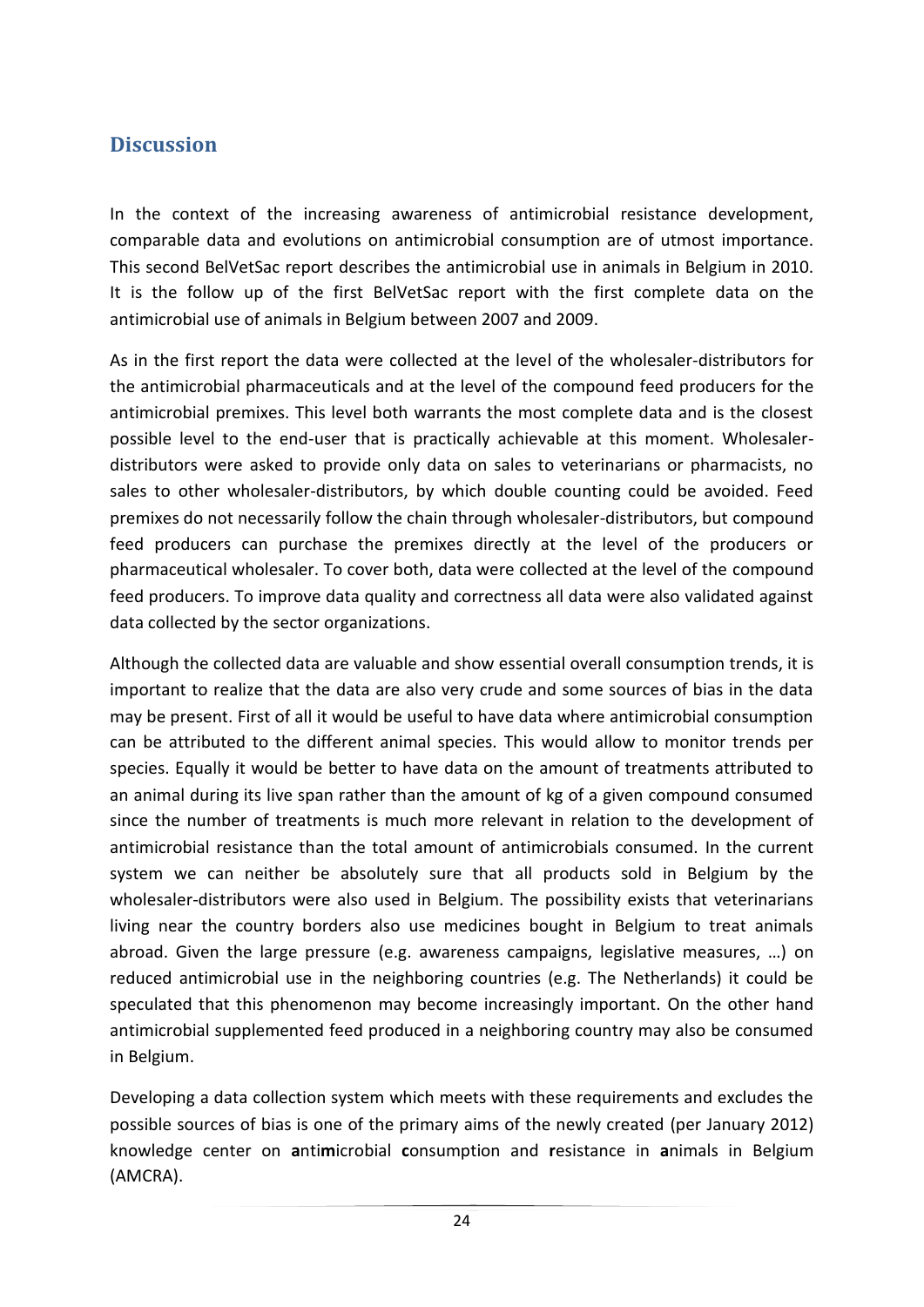This report shows a decrease of 1.6% in the total consumption of antimicrobials in veterinary medicine between 2009 and 2010. When relating this progress to the evolution in the total biomass produced in 2010 there is a decrease of 5.6%. More precisely, the use of antimicrobial pharmaceuticals has decreased with 5.2% (9.0% relative to the biomass) whereas the use of antimicrobial premixes has increased with 16.3% (11.6% relative to the biomass). Therefore the decrease of the total consumption is entirely due to the decrease of antimicrobial pharmaceuticals. In 2010 the most applied antimicrobial classes were sulphonamides and trimethoprim (89 tons, 29.7%) followed by the penicillines (80 tons, 26.7%) and the tetracyclines (74 tons, 24.7 %).

The observed decrease in total amount of antimicrobials and the increase in the use of antimicrobial premixes is a confirmation of the trend already observed and described in the previous report. Antimicrobial premixes are used almost exclusively in pig production (>95%). As a result this increase is largely contributable to one production branch. Whether the reduction in pharmaceuticals has also occurred predominantly in pig production cannot be determined based upon the available data since the method of data collection does not allow to differentiate between animal species. However, a sort of trade off in pig production between pharmaceuticals and antimicrobial premixes is likely and therefore the observed opposite evolutions of pharmaceuticals and premixes are probably only a shift from the use of on farm mixed pharmaceuticals to antimicrobial premixes mixed in the medicated feed by the compound feed producers. This trend towards an increased use of antimicrobial premixes is likely related to the stop of the use of the on-truck mixing device (since 2008) for the supplementation of feed with medicines (pharmaceuticals) on farm at the moment of filling into the silo. Also the use of top dressing has been forbidden (since 2009) in pig producers working in accordance to the successful "Certus" quality label [\(www.certus.be\)](http://www.certus.be/) for pork. This has largely been replaced by the use of medicated premixes in feed produced in the feed mill. It might also be related to the increased availability of different registered antimicrobial premixes as shown in table 2. Finally, the use of antimicrobial premixes is perceived as very convenient for farmers and consequentially there are few restrains to withdraw farmers or veterinarians from the use of these products for (preventive) mass medication.

Between 2007 (start of the data collection) and 2010 an overall reduction of antimicrobial consumption of 14.2% (17.5% in relation to the biomass) is seen. This is a favorable evolution which is likely the result of the increasing awareness on risk related to the use of antimicrobial in veterinary medicine. Yet when comparing data of Belgium with these of The Netherlands, with comparable animal production, the reduction in antimicrobial use in The Netherlands is going much faster in the last years in comparison to Belgium. As a result, Belgium remains one of the (reporting) European countries with a high consumption of antimicrobials in comparison to the biomass produced. Since the publication of the first BelVetSac report Belgium has also become fully engaged in the European coordinated ESVAC data collection system. Therefore, it is anticipated that in the next EMA-ESVAC report also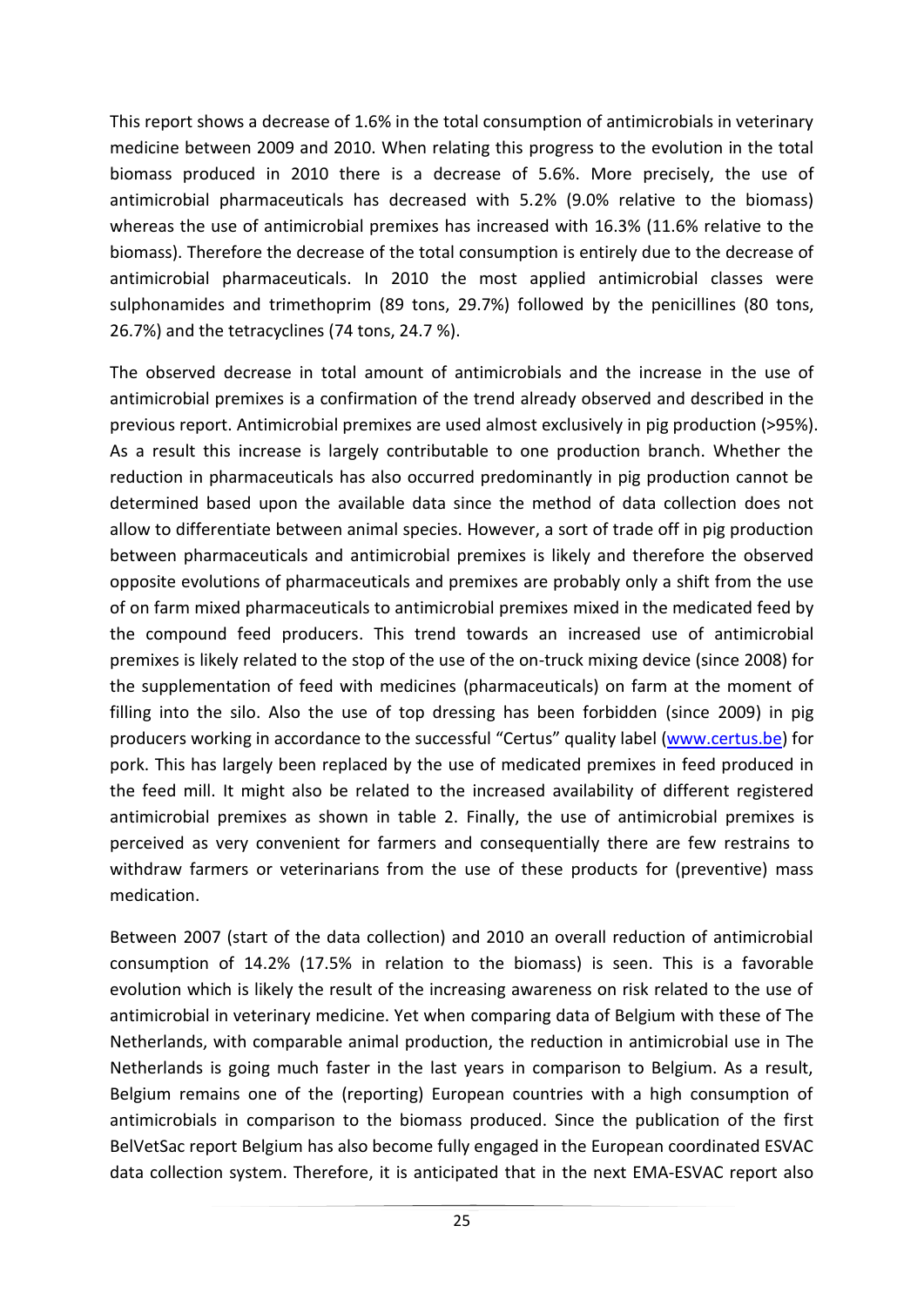data of Belgium will be included which will allow a comparison of Belgium to other European countries. We encourage strongly that all EU member states collect this kind of data and reports openly on them.

Although a favorable general trend is observed, these results reemphasize the need of actions directed to all stakeholders, towards a reduced use of antimicrobials. For this purpose the recently established AMCRA will propose recommendations and guidelines to guide the whole sector towards a rational reduction of the antimicrobial use. The results of these actions will however only become apparent in 2012 at the earliest since the AMCRA only became fully operational from the first of January 2012.

# <span id="page-26-0"></span>**Conclusion**

This report shows a limited decrease of the use of antimicrobials in animals in Belgium since 2009. Yet, given the increased understanding of the risks related to antimicrobial use in animals, it is of utmost importance that this favorable trend is continued and enforced and thus a further rational reduction can be achieved.

# <span id="page-26-1"></span>**Acknowledgements**

Belgian wholesaler-distributors and compound feed producers are much obliged for their cooperation and for providing the data on the consumption of antimicrobials in animals in Belgium.

The Consortium would like to thank Gudrun Sommereyns from the Belgian Centre for Pharmacotherapeutic Information for the provided information.

The Consortium would also like to acknowledge Steven Bruneel for his excellent technical assistance and web development.

# <span id="page-26-2"></span>**References**

Belgian Veterinary Surveillance of Antimicrobial Consumption National consumption report 2007 – 2008 – 2009. http://www.belvetsac.ugent.be/pages/home/BelvetSAC\_report\_2007- 8-9%20finaal.pdf

European Medicines Agency (EMA), 2011. Trends in the sales of veterinary antimicrobial agents in nine European countries. Reporting period: 2005-2009. EMA/238630/2011. www.ema.europa.eu

European Commission Eurostat. http://epp.eurostat.ec.europa.eu. (6 June 2011, date last accessed).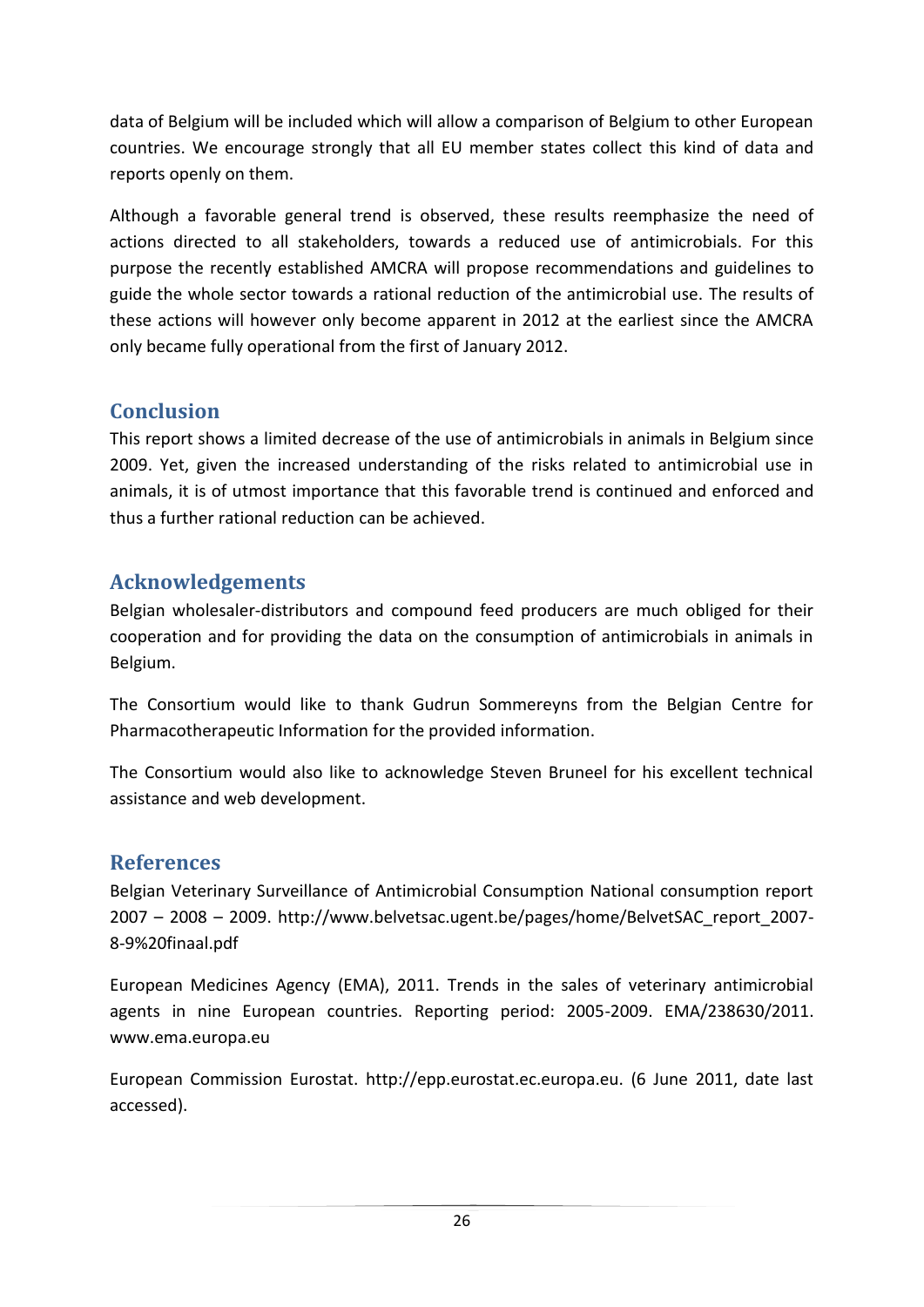Grave K, Torren-Edo J, Mackay D, 2010. Comparison of the sales of veterinary antibacterial agents between 10 European countries. Journal of Antimicrobial Chemotherapy, 65:2037- 2010.

MARAN 2009. Monitoring of Antimicrobial Resistance and Antibiotic Usage in Animals in The Netherlands in 2009. Available at: http://www.lei.wur.nl/NR/rdonlyres/4ED137F2-5A0D-4449-B84E-61A3A8AC4A42/135753/MARAN\_2009.pdf (7 June 2011, date last accessed).

Veterinary antibiotic usage in The Netherlands in 2010. published on MARAN website: 7 September 2011 http://www.lei.dlo.nl/nl/content/agri-monitor/pdf/MARANrapport.pdf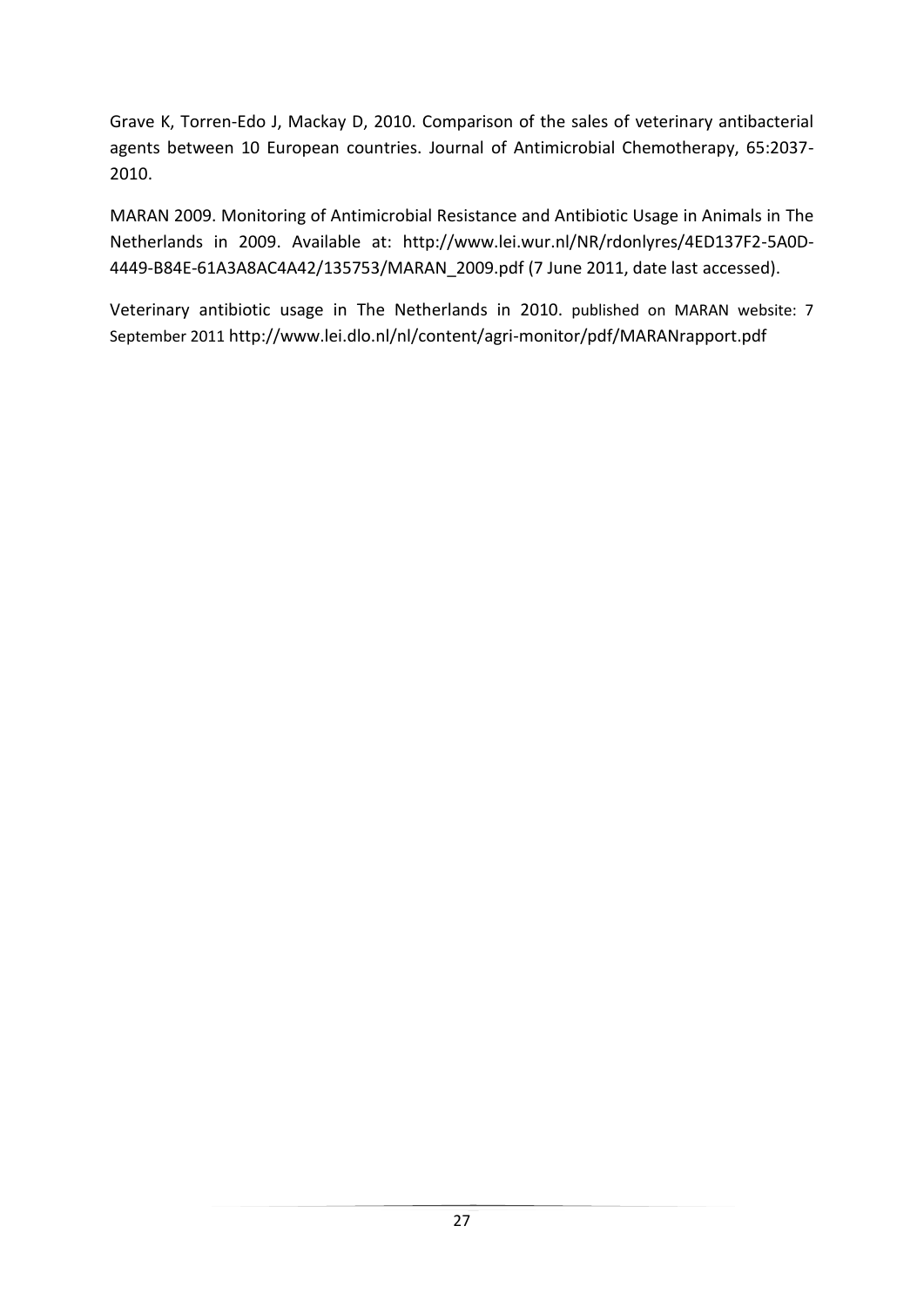# <span id="page-28-0"></span>**Appendix**

|  |  |  | Appendix A. ATCvet codes included in the different classes of antimicrobials |
|--|--|--|------------------------------------------------------------------------------|
|  |  |  |                                                                              |

| <b>Class of antimicrobials</b> | <b>ATCvet codes included</b>                               |
|--------------------------------|------------------------------------------------------------|
|                                | QJ01FF01                                                   |
|                                | QJ01GB03; QJ01GB90                                         |
|                                | QS01AA11                                                   |
|                                | QD06AX04                                                   |
| aminoglycosides                | QS02AA14; QS02AA57                                         |
|                                | QG51AA04                                                   |
|                                | QA07AA06                                                   |
|                                | QJ51RG01                                                   |
|                                | QJ51CE59                                                   |
|                                | QJ01XX04                                                   |
|                                | QJ01XX10                                                   |
| other                          | QJ01XQ01; QJ01XQ02                                         |
|                                | QJ51XX01                                                   |
|                                | QJ01RA04                                                   |
|                                | QJ01DB01                                                   |
|                                | QJ01DD90; QJ01DD91                                         |
|                                | QJ51DB01; QJ51DB04; QJ51DB90                               |
|                                | QJ01DE90                                                   |
| cephalosporins                 | QJ51DE90                                                   |
|                                | QG51AX02                                                   |
|                                | QJ51DD12                                                   |
|                                | QJ51RD01                                                   |
| amphenicols                    | QJ01BA90                                                   |
|                                | QS01AA01                                                   |
|                                | QJ01FA02; QJ01FA90; QJ01FA92; QJ01FA91; QJ01FA94; QJ01FA95 |
| macrolides                     | QJ01FF02; QJ01FF52                                         |
|                                | QJ51RF03                                                   |
|                                | QJ51FF90                                                   |
|                                | QJ01CA01; QJ01CA04; QJ01CA51                               |
|                                | QJ51RC26                                                   |
| penicillines                   | QJ01CR02                                                   |
|                                | QJ51CF02                                                   |
|                                | QJ01CE02; QJ01CE09; QJ01CE30; QJ01CE90                     |
|                                | QJ51CA51                                                   |
|                                | QJ01XB01                                                   |
| polymixins                     | QA07AA10                                                   |
|                                | QS02AA11                                                   |
|                                | QJ01EW10; QJ01EW13                                         |
| pyrimidins                     | QJ01EA01                                                   |